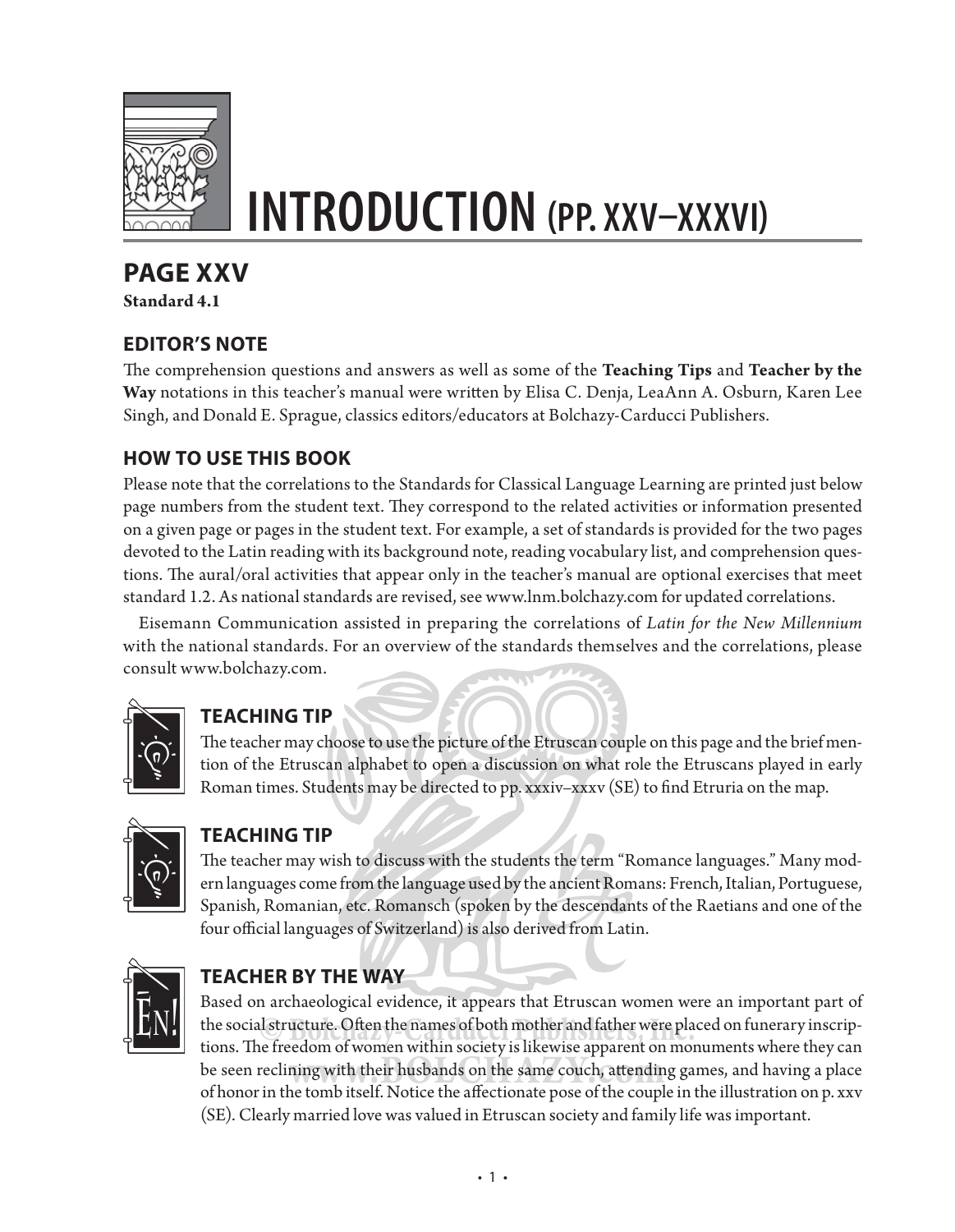Tombs also provide evidence for the style of Etruscan homes. Some of these features were borrowed by the Romans, especially the central hall and three rooms at the back. This type of house was known at Pompeii as well as at Rome, according to Vitruvius, author of *Dē architectūrā*.



### **TEACHING TIP**

The teacher may wish to have students read an English translation of Livy's traditional account of Tanaquil, wife of Tarquinius Priscus, the fifth king of Rome. The independence of Etruscan women is evident in this tale. Her behavior is the antithesis of the ideas of womanly decorum held by the Romans.

# **PAGE XXVI**



### **TEACHING TIP**

Students will enjoy singing the English "alphabet" song, replacing the English letter names with the Latin letter names. Students may be instructed to clap once where there is no Latin letter name  $(e.g., "J")$  equivalent to the English one.



### **TEACHING TIP**

The teacher may choose to display any Latin words (a list is provided below for the teacher's convenience) and instruct the students to spell out the word using the Latin letter names. The students may become curious to know what the Latin words mean. Definitions are given below.

- *pars* part
- *nox* night
- *ruber* red
- *ēgī* I have done
- *familia* family
- $c$ *ar* $\bar{o}$  flesh
- *dēcernō* I decide
- *herba* plant
- *Kalendae* Kalends (first day of the month)
- *quoque* also
- *timor* fear
- *Pȳthia* Pythia (name of Apollo's priestess)
- *iēcī* I threw
- *fēlīx* happy
- $\cdot$  *ignis* fire • *mūtō* – I change **© Bolchazy-Carducci Publishers, Inc.**

```
www.BOLCHAZY.com
```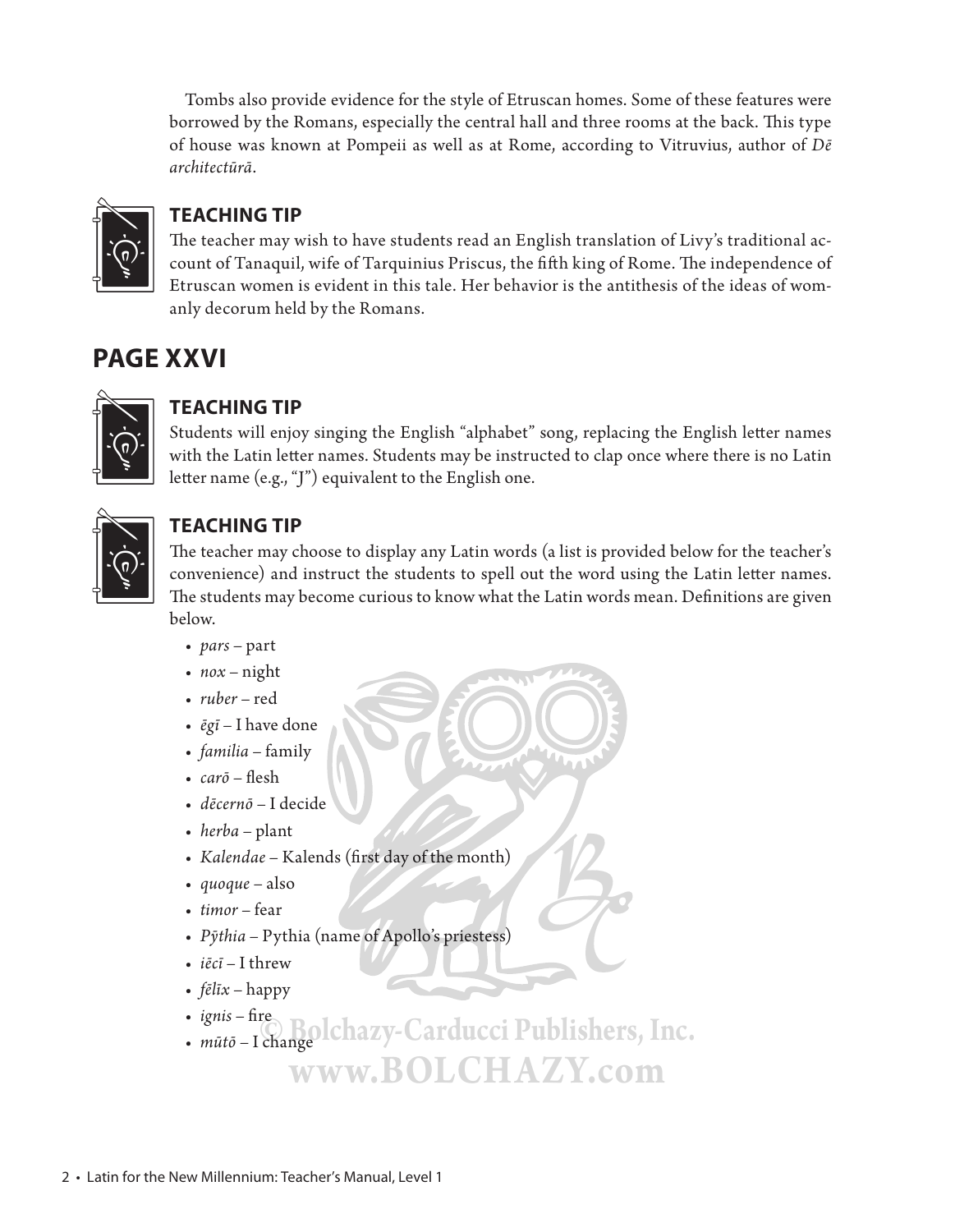# **PAGE XXVII**

**Standards 1.2, 4.1**

### **COMPREHENSION QUESTIONS AND ANSWERS FOR PAGES XXV–XXVII (SE)**

Reproducible versions of the questions alone are available at **www.lnm.bolchazy.com**.

- 1. Trace the roots of the Latin alphabet from its beginnings forward. North-Semitic alphabet eleventh century bce, Phoenician alphabet, Greek alphabet, Etruscan alphabet, Latin alphabet.
- 2. Which two letters in the English alphabet are not found in the Latin alphabet? W and J.

**ADARU** 

- 3. When does the letter J begin to appear in Latin? During the Middle Ages and the Renaissance.
- 4. Look at the Latin inscription on the sign from Pompeii (on the right of p. xxvii [SE]). Find at least three Latin words. List an English word you believe is based on the Latin word.

honoris — honor

duovir — virile, virility spectacula — spectacular, spectacle colonia — colonial, colony perpetvom — perpetual, perpetuity

# **PAGE XXVIII**



### **TEACHING TIP**

Students may want to know the English meanings of the Latin words in Exercises 1 and 2. The definitions are provided for the teacher's convenience.

| work<br>EXERCISE 1 ANSWERS |                    |    |                                                    |        |                    |  |                     |
|----------------------------|--------------------|----|----------------------------------------------------|--------|--------------------|--|---------------------|
| 1.                         | I nourish          | 7. | smooth                                             |        | 13. I approve      |  | 19. shoemaker       |
| 2.                         | student            | 8. | seat                                               |        | 14. note           |  | $20.$ use           |
| 3.                         | frog               | 9. | journey                                            |        | 15. I put          |  | 21. syllable        |
| 4.                         | I scrape           |    | 10. I fear                                         |        | 16. $g$ ift        |  | 22. Pyrene (a name) |
| 5.                         | <b>I</b> hold      |    | 11. I strive                                       |        | 17. I howl         |  |                     |
|                            | 6. I seek          |    | 12. wonderful                                      |        | 18. wolf           |  |                     |
|                            |                    |    |                                                    |        |                    |  |                     |
|                            | EXERCISE 2 ANSWERS |    |                                                    |        |                    |  |                     |
| 1.                         | summer             |    | 7. or if                                           |        | 13. bronze         |  |                     |
|                            | 2. I make level    |    | 8. walls v-Carducd <sup>4.</sup> poem ishers, Inc. |        |                    |  |                     |
| 3.                         | carriage           | 9. | and not                                            | 15. ah |                    |  |                     |
| 4.                         | I praise           |    | 10. penalty                                        |        | 16. to this Y. COM |  |                     |
| 5.                         | or                 |    | 11. neither                                        |        |                    |  |                     |
| 6.                         | forecourt          |    | 12. Carthaginian                                   |        |                    |  |                     |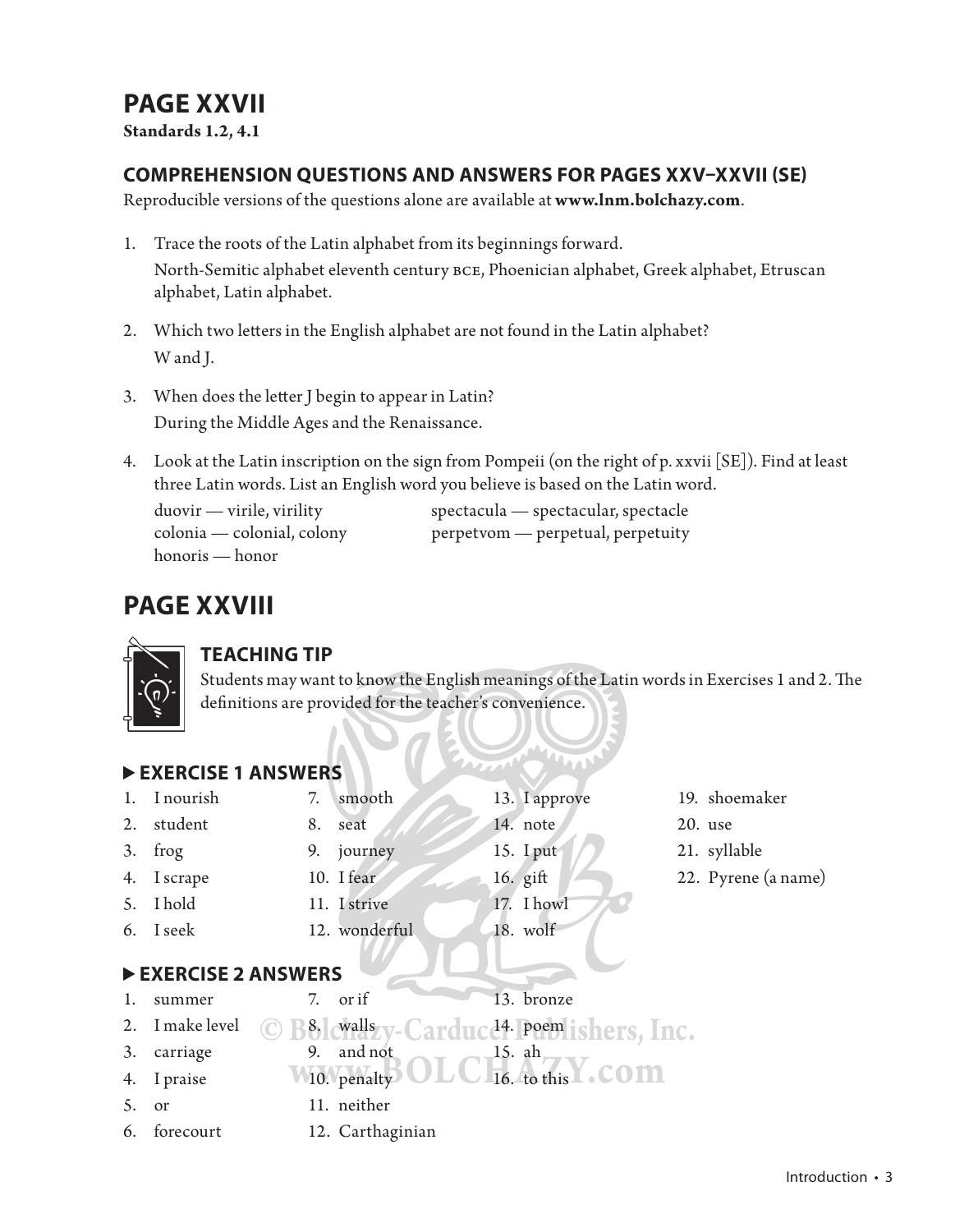# **PAGE XXIX**



### **TEACHER BY THE WAY**

Historical evidence can be cited for reading the first syllable of "*magnus*" as naturally long, but other evidence suggests it is naturally short. Thus in some grammar books, such as the one by Gildersleeve and Lodge, we find this syllable marked as long, but in other books as in LNM it is treated as short.



### **TEACHING TIP**

The students may also wish to find out the meanings of the Latin words in Exercise 3. The definitions are provided for the teacher's convenience.

### **EXERCISE 3 ANSWERS**

- 
- 
- 3. a heap 9. library 15. I hide
- 4. I grow 10. philosophy 16. old
- 5. bud, jewel 11. a girdle
- 6. a Gaul 12. theory

# **PAGE XXX**



### **TEACHING TIP**

The teacher may wish to provide the students with some practice on syllables and stress accent. Here are some examples with the answers included for the teacher's convenience.

Underline the ultima in each word.

- 1. legō
- 2. rēgis
- 3. imperātor

Underline the penult in each word.

- 1. causa
- 2. pūnītum
- 3. armātus

Underline the antepenult in each word.

- <sup>1.</sup> vulnerō © Bolchazy-Carducci Publishers, Inc.<br><sup>2.</sup> tetigī<br>3. sublātum WWW.BOLCHAZY.com
- 2. tetigī
- **www.BOLCHAZY.com**
- 4 Latin for the New Millennium: Teacher's Manual, Level 1
- 1. food 7. glory 13. kidney bean
- 2. I take 8. Zeus 14. paper
	-
	-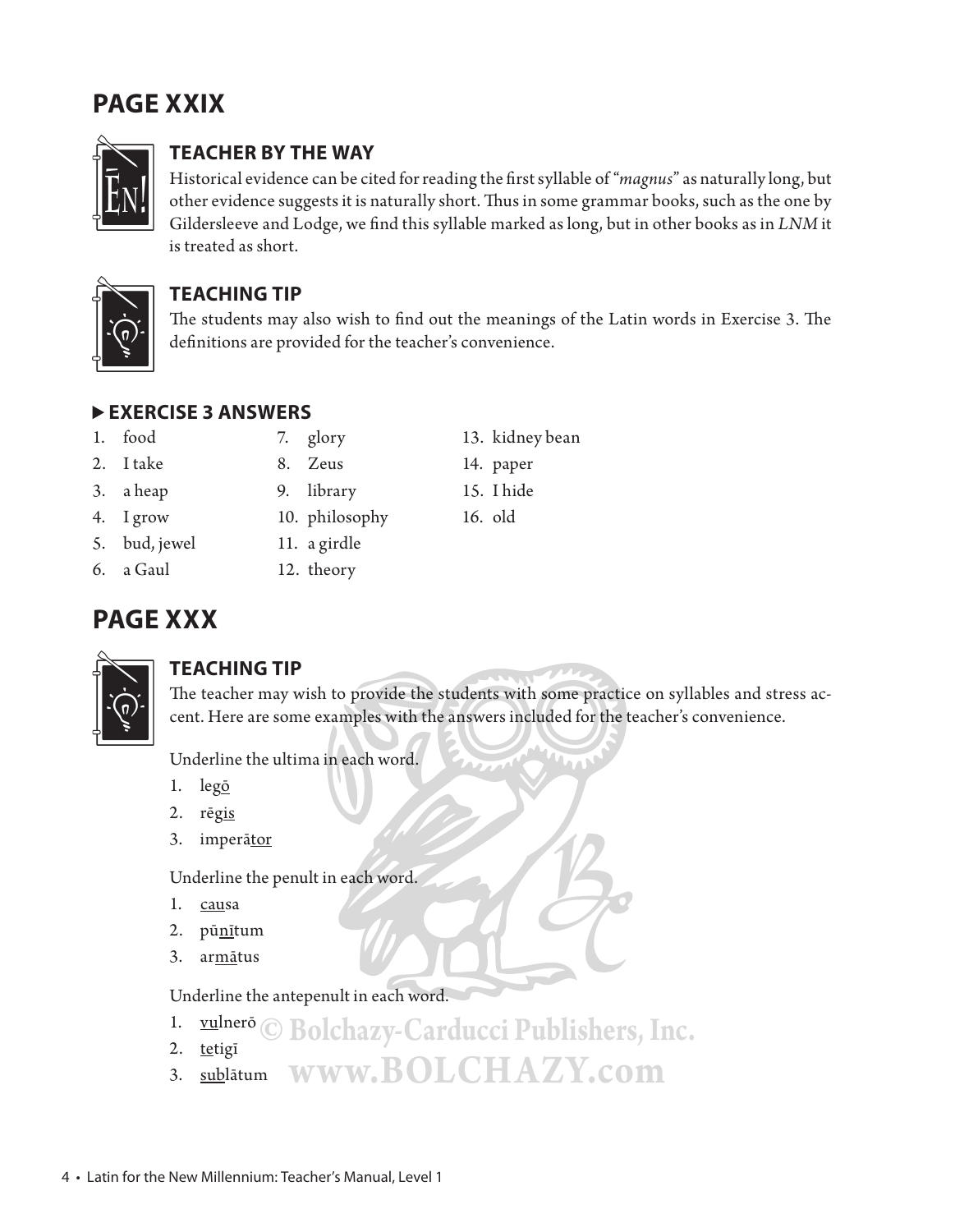Underline the penult if it is long.

- 1. pōnō
- 2. spēlunca
- 3. pauperis

Underline the syllable that will receive the stress accent in each word.

- 1. ōrāculum
- 2. petītum
- 3. cōnstantia
- 4. exstīnctum
- 5. vulneris
- 6. solitus

### **PAGE XXXI**

**Standards 2.2, 3.1, 3.2, 4.1, 4.2**



### **TEACHING TIP**

Given the passage about the bathhouse on this page and the picture from Bath, England, the teacher may wish to open a discussion about baths during Roman times. The use of the *calidārium*, *fr īgidārium*, *tepidārium*, and *sūdārium* may be explained by the teacher, and students may be encouraged to learn and/or pronounce these words.



### **TEACHER BY THE WAY**

Baths were often constructed on locations having hot or mineral springs, such as Bath in England and Bāiae, a resort town on the Bay of Naples.

Modern Bath in Roman times was named after the Celtic goddess of healing, Sulis. In the first century, her shrine was taken over by the Romans and she was identified with the goddess Minerva. The site was then known as *Aquae Sulis Minerva*. In a temple relief she is represented with a Medusa-like head and a mustache!

The spa contained a great bath  $(73 \text{ ft. by } 29 \text{ ft.})$  and three other swimming pools: the *calidārium* (hot bath), *tepidārium* (warm bath), and *fr īgidārium* (cold bath). In the second century the spring was enclosed within a wooden barrel-vaulted building that housed these three pools. Hot air baths were fueled by coal fires. A constant flow of water was directed to the pools through lead pipes, which still function today.

Archaeological excavations have revealed many sacred votive offerings, curse tablets, and innumerable coins at the bottom of the springs. The curse tablets, written in Latin, heaped curses on anyone suspected of wrongdoing. The ancient tradition of throwing coins accompanied by a wish still prevails today in Rome at the Trevi Fountain where tourists/visitors do the same.

More information on bath complexes in Rome can be found on pp. 478–479 of this teacher's the same.<br>More information on bath complexes in Rome can be found on pp. 4<br>manual. **www.BOLCHAZY.com**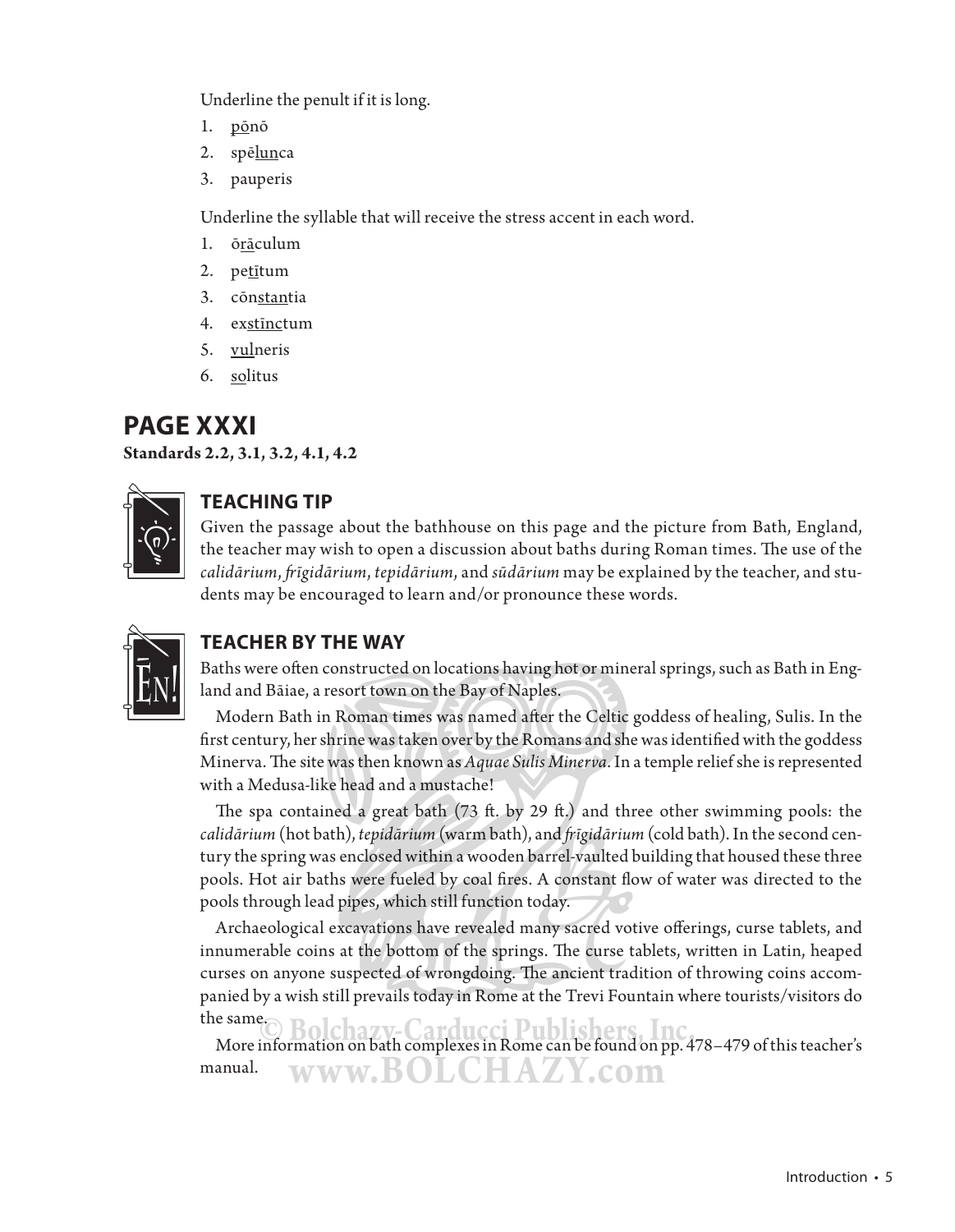# **PAGE XXXII**

**Standards 2.1, 3.1, 3.2**



### **TEACHING TIP**

The teacher may wish to instruct the students to find the Tiber River, which is pictured here, on the map on pp. xxxiv–xxxv (SE).

### **COMPREHENSION QUESTIONS AND ANSWERS FOR PAGES XXXII–XXXIII (SE)**

Reproducible versions of the questions alone are available at **www.lnm.bolchazy.com**.

- 1. Who were the legendary founders of Rome? Romulus and Remus.
- 2. According to legend, in what year was Rome founded? 753 bce.
- 3. Over the course of the monarchic period, how many kings ruled Rome? Seven.
- 4. What event occurred in 509 bce? The beginning of the Roman Republic (with two consuls in charge).
- 5. What is the term associated with the two leaders of the Republic? Consul.
- 6. Which two leaders oversaw Rome's shift from a republic to a principate? Julius Caesar and Octavian/Augustus.
- 7. What major activity associated with empire-building took place during the principate? Territorial expansion.
- 8. Name two developments that characterized the late empire. Severe economic problems, internal political unrest, and/or frequent invasion by the Germanic tribes.
- 9. Describe Diocletian's response to the troubles of the empire. Diocletian divided the empire into two halves, the Eastern and Western empires, in order to make ruling the empire more manageable.
- 10. Explain the origin of the term "vandalism." The fifth-century invasion and pillaging of Rome by the tribe known as the Vandals, who occupied the Roman province of North Africa, led to the term "vandalism" meaning wanton destruction. **www.BOLCHAZY.com**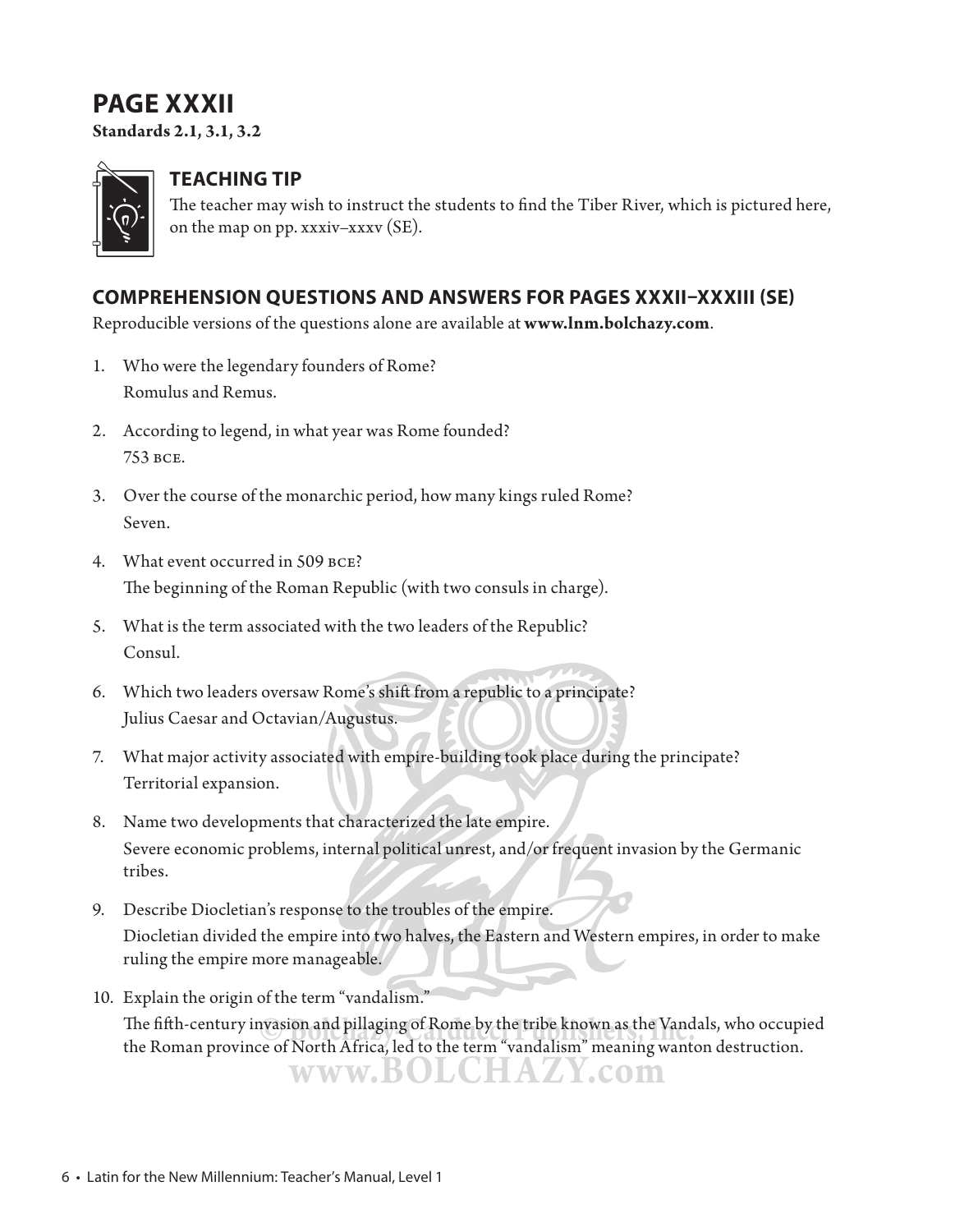11. Describe Latin's role in the centuries after 476 CE.

Latin flourished as the major literary language in the Western Roman Empire and was spread to non-Romanized places like Ireland, Scandinavia, and the New World.



### **TEACHING TIP**

The teacher may ask the students to find the dates mentioned on this page in the timeline on pp. 405–408 (SE).

# **PAGE XXXIII**

**Standards 2.1, 3.1 RRA 1**



### **TEACHING TIP**

The teacher may instruct the students to locate Byzantium/Constantinople, discussed here in the second paragraph, on the map on pp. xxxiv–xxxv (SE).

### **TEACHING TIP**

The teacher may ask the students to find the dates mentioned on this page in the timeline on pp. 405–408 (SE).

### **HOW TO USE THIS BOOK AND ITS ENRICHMENT TEXTS**

Two enrichment texts are available for use with this book: *The Original Dysfunctional Family* (abbreviated ODF) and *From Romulus to Romulus Augustulus* (abbreviated RRA ). RRA will be particularly useful in order to help students keep the time periods of the authors and of the events the authors wrote about straight in their minds. Chapter title pages will include, when appropriate, a notation on what chapter of RRA the teacher may wish to assign.



### **TEACHING TIP**

The teacher may wish to assign Chapter 1 of the Roman history enrichment text *From Romulus to Romulus Augustulus* at this point.

### **COMPREHENSION QUESTIONS AND ANSWERS FOR PAGES XXXIII–XXXVI (SE)**

Reproducible versions of the questions alone are available at **www.lnm.bolchazy.com**.

- 1. Whom did the Romans consider the father of Latin literature?<br>Ennius. C BOIChaZy-Carducci Publishers, Inc. Ennius. *Annālēs* was an epic poem about Rome's early history.<br> **Annālēs** was an epic poem about Rome's early history.
- 2. What was Ennius's most famous work? Its subject matter? work famous work? Its subject matter?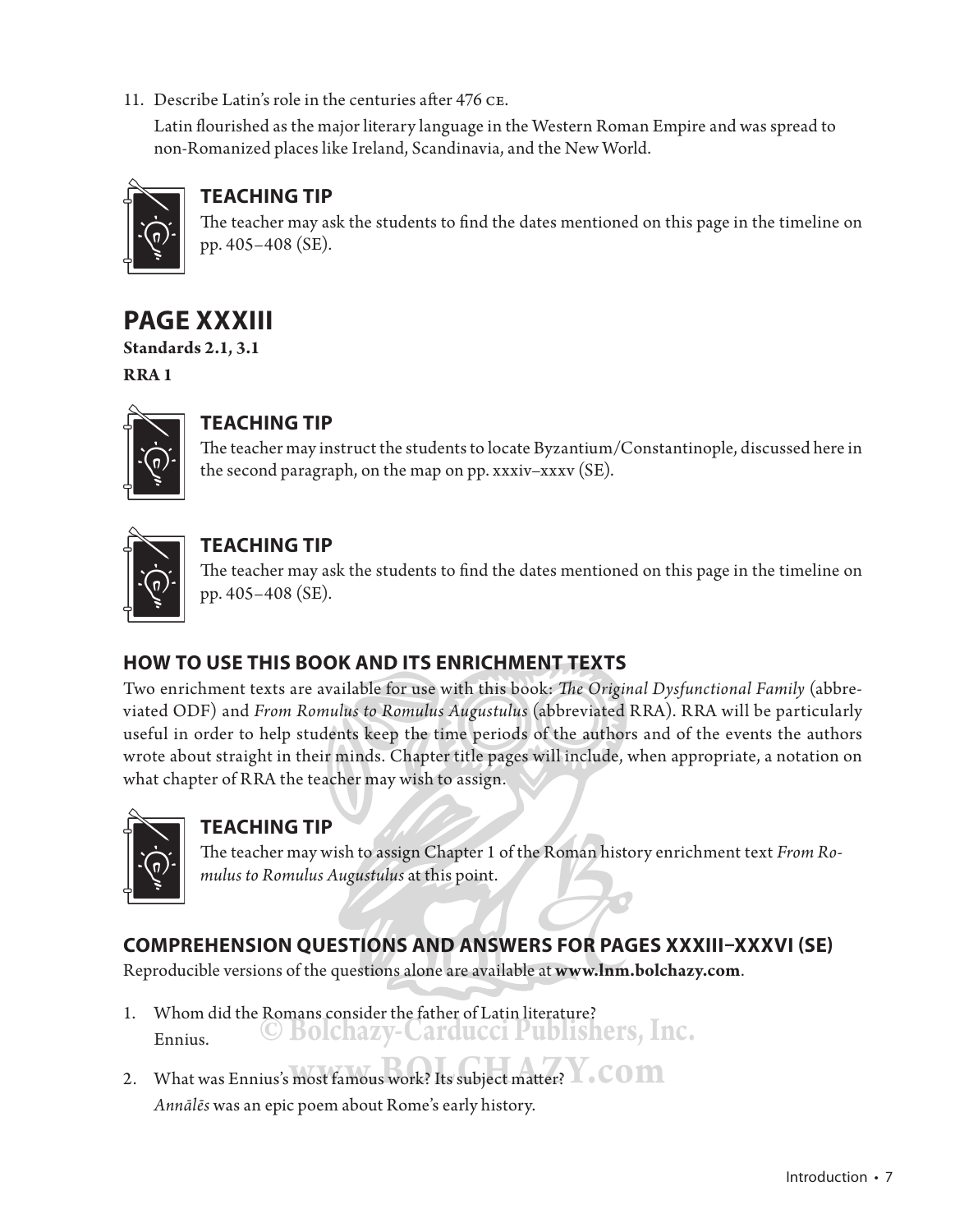- 3. What famous Latin saying means "Carthage must be destroyed"? *Carthāgō dēlenda est*.
- 4. Who is the author of that saying? Cato the Elder/Cato the Censor.
- 5. When was Carthage said to have been destroyed? 146 BCE, at the end of the Third Punic War.

# **PAGE XXXIV**

### **Standard 3.1**



### **TEACHING TIP**

Ask students the English equivalent of countries such as *Britannia* and *Germānia* and the English equivalent of the cities *Neāpolis* and *Athēnae*.



### **TEACHING TIP**

Additional reproducible worksheets, morphology charts, and their associated answer keys, related to this material, are available for download at www.lnm.bolchazy.com.

- **Map Work Pages xxxiv–xxxv (SE)**
- **Maps and Geography Pages xxxiv–xxxv (SE)**

# **PAGE XXXVI**



### **TEACHING TIP**

Students may be encouraged to find the city of Carthage, mentioned in the second paragraph, on the map on pp. xxxiv–xxxv (SE).



### **TEACHER BY THE WAY**

Although the works of Ennius have been preserved only in fragments (about a thousand lines), he had a great influence on subsequent poets such as Vergil. Quotable quotes include:

- a test of friendship: *Amīcus certus in rē incertā cernitur* (A friend in need is a friend indeed);
- an application of wisdom to life: *Quī ipse sibi sapiēns prōdesse nequit nēquīquam sapit* (A man who himself is wise but unable to be useful to himself is wise for nothing);
- the famous description of Fabius Maximus: *Ūnus homō nōbīs cūnctandō restituit rem* (One man by delaying restored the state for us);
- nan by delaying restored the state for us*j*,<br>
 and the line on Manius Curius: *Quem nēmō ferrō potuit superāre nec aurō* (Whom no one was able to defeat either by sword or by gold).

**www.BOLCHAZY.com**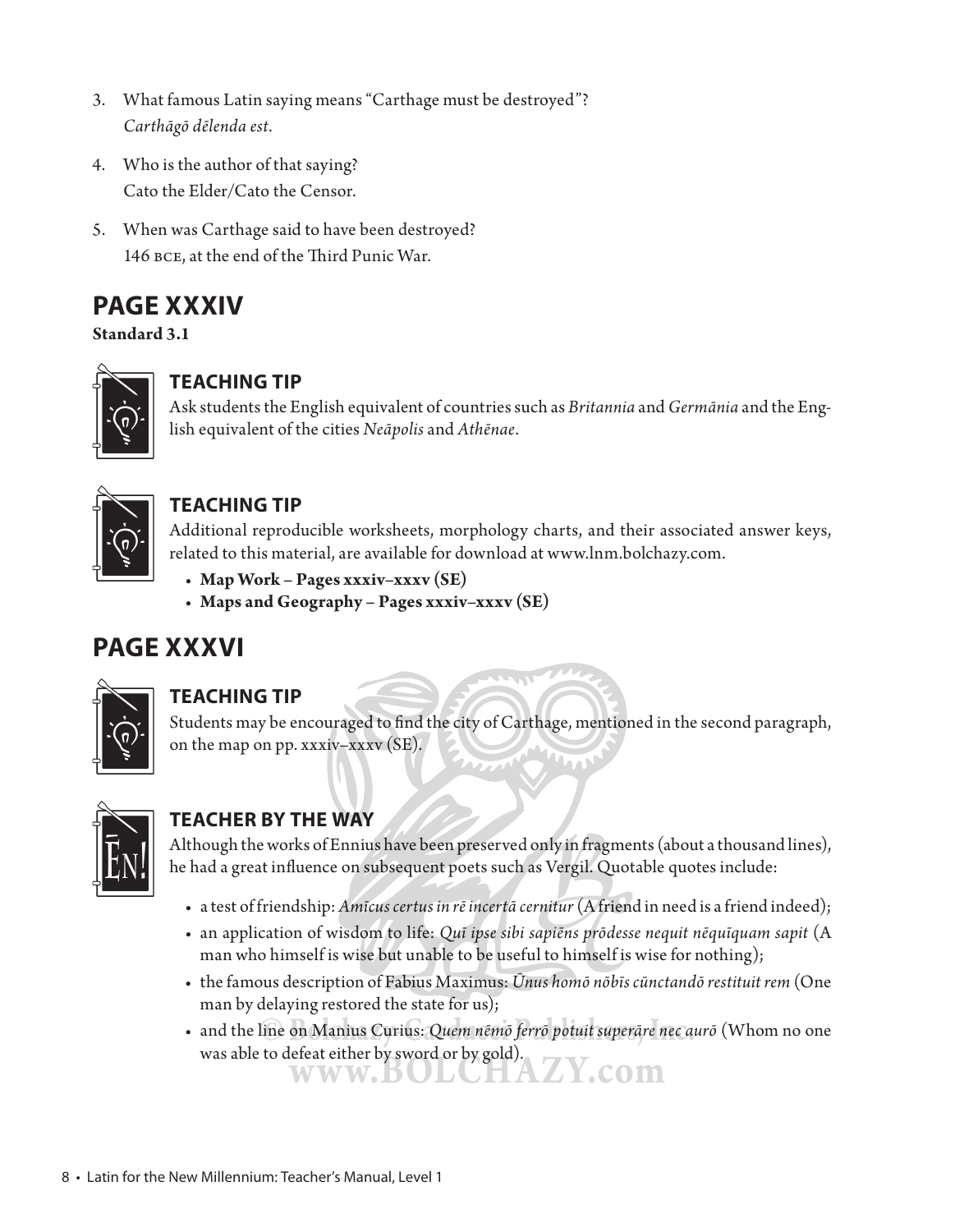We also have preserved for us the example of excessive alliteration that has given rise to much laughter in Latin classrooms over the years: *Ō Tite tūte Tatī tibi tanta, tyranne, tulistī!* "O Titus Tatius you tyrant (all vocative), you brought to yourself such great (troubles)"—translated in context, which plays off the more literal ". . . you took/acquired for yourself such great things."

On the other hand, he composed his own epitaph, in which his high esteem among Romans proved to be prescient:

### *nēmō mē lacrumīs decōret neu funera fl ētū faxit. Cūr? Volitō vivos per ōra virum.*

 (Let no one honor me with tears, or make a funeral pyre by weeping. Why? I fly living through the mouths of men.)



### **TEACHER BY THE WAY**

Plutarch's Life of Cato is a good source of snappy quotations attributed to this statesman, soldier, and author. For example, while discussing the power of women, he said: "All other men rule their wives; we rule all other men, and our wives rule us." Attempting to persuade the Roman people to forego a distribution of grain, he began his speech by saying, "It is a hard matter to argue with the belly, since it has no ears." And to a tribune who had been accused of using poison and was trying to pass a useless bill, he said, "I know not which is worse, to drink your mixtures or to enact your bills."

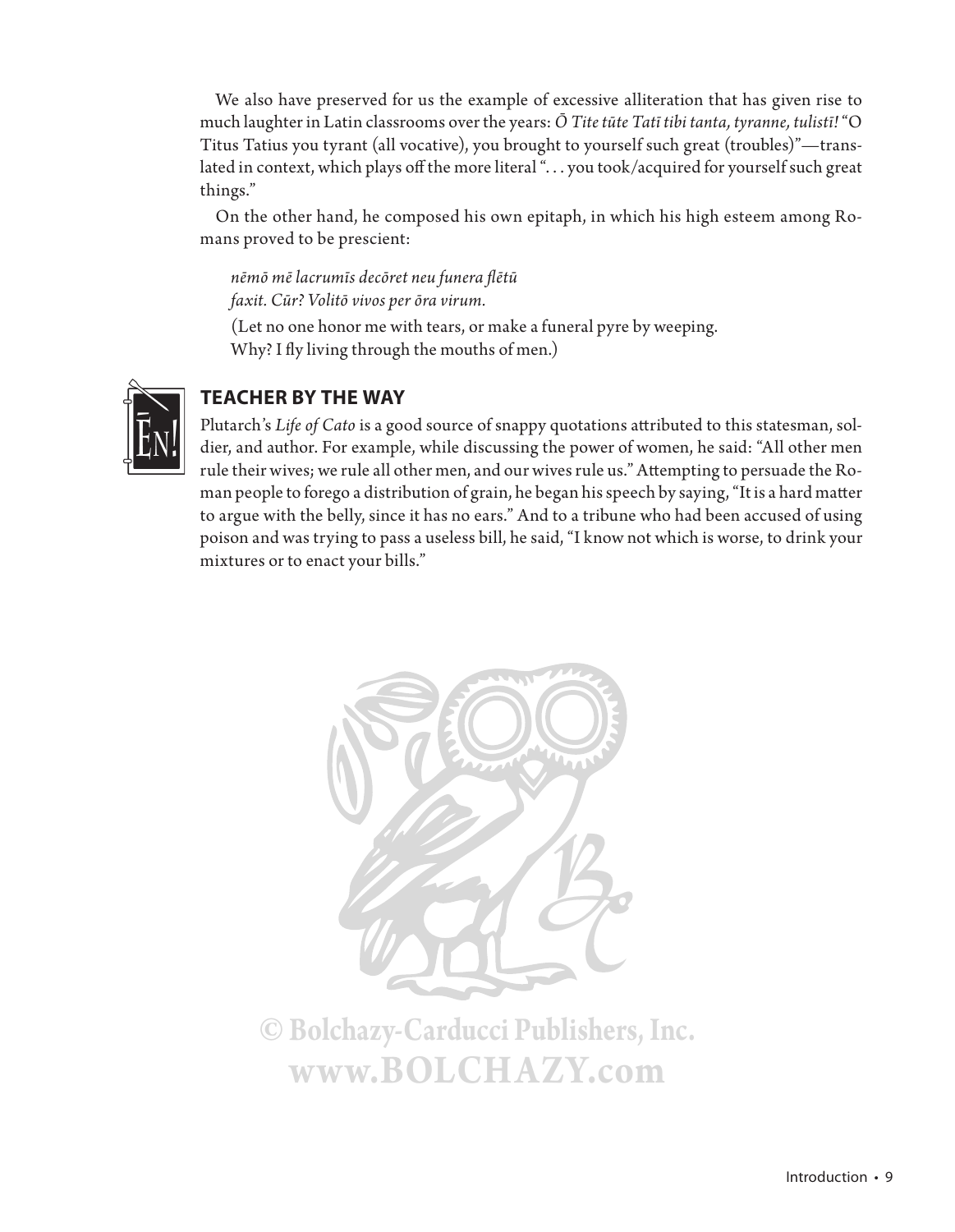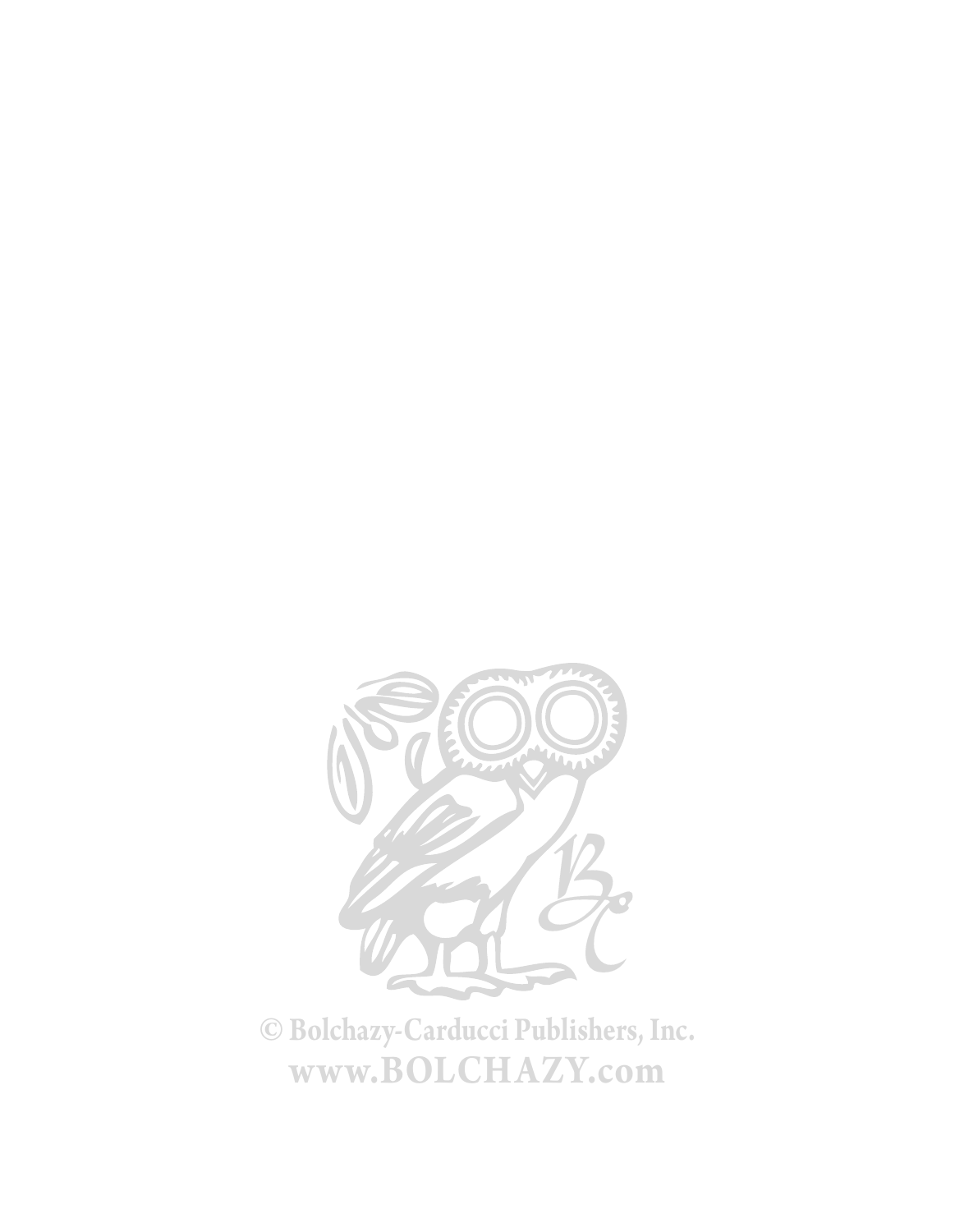

# **CHAPTER 1 (PP. 1–13)**

# **GRAMMAR IN LANGUAGE FACTS**

Parts of Speech; Nouns: Number, Gender, Case (Nominative and Accusative); First Declension Nouns

# **PAGE 1**

**Standards 1.1, 2.1 RRA 2 and 3**

### **HOW TO USE THIS BOOK**

The grammatical and syntactical topics that will be presented in each chapter of this book are listed at the top of the chapter title page.

### **HOW TO USE THIS BOOK**

The illustration on each chapter's title page presents a visual introduction to the Latin reading passage that will follow. Teachers may choose to discuss the illustration in order to provide the context for the reading the students will encounter on the next page. As students' facility in Latin grows, this discussion could be conducted in Latin.

### **HOW TO USE THIS BOOK**

On each chapter title page the phrase *Memorābile Dictū* ("A memorable thing to say") will be found. Below there will be a famous phrase, quotation, abbreviation, or motto in Latin that will connect these words to the topics in the chapter. These phrases often serve as springboards to discussion. As students' facility in Latin grows, this discussion could be conducted in Latin.

### **MEMORĀBILE DICTŪ VOCABULARY**

**populus, populī,** *m*. – people **–que** – and **senātus, senātūs,** *m*. – Senate



### **TEACHER BY THE WAY**

Rubens painted this picture of Romulus and Remus from 1615 to 1616 during what is called the Baroque period of art. The man approaching from the rear is Faustulus. The reclining figure is the god of the river Tiber. Ovid's *Metamorphōsēs* informed and inspired Rubens's figure is the god of the river Tiber. Ovid's *Metamorphōsēs* informed and inspired Rubens's mythological paintings.

**www.BOLCHAZY.com**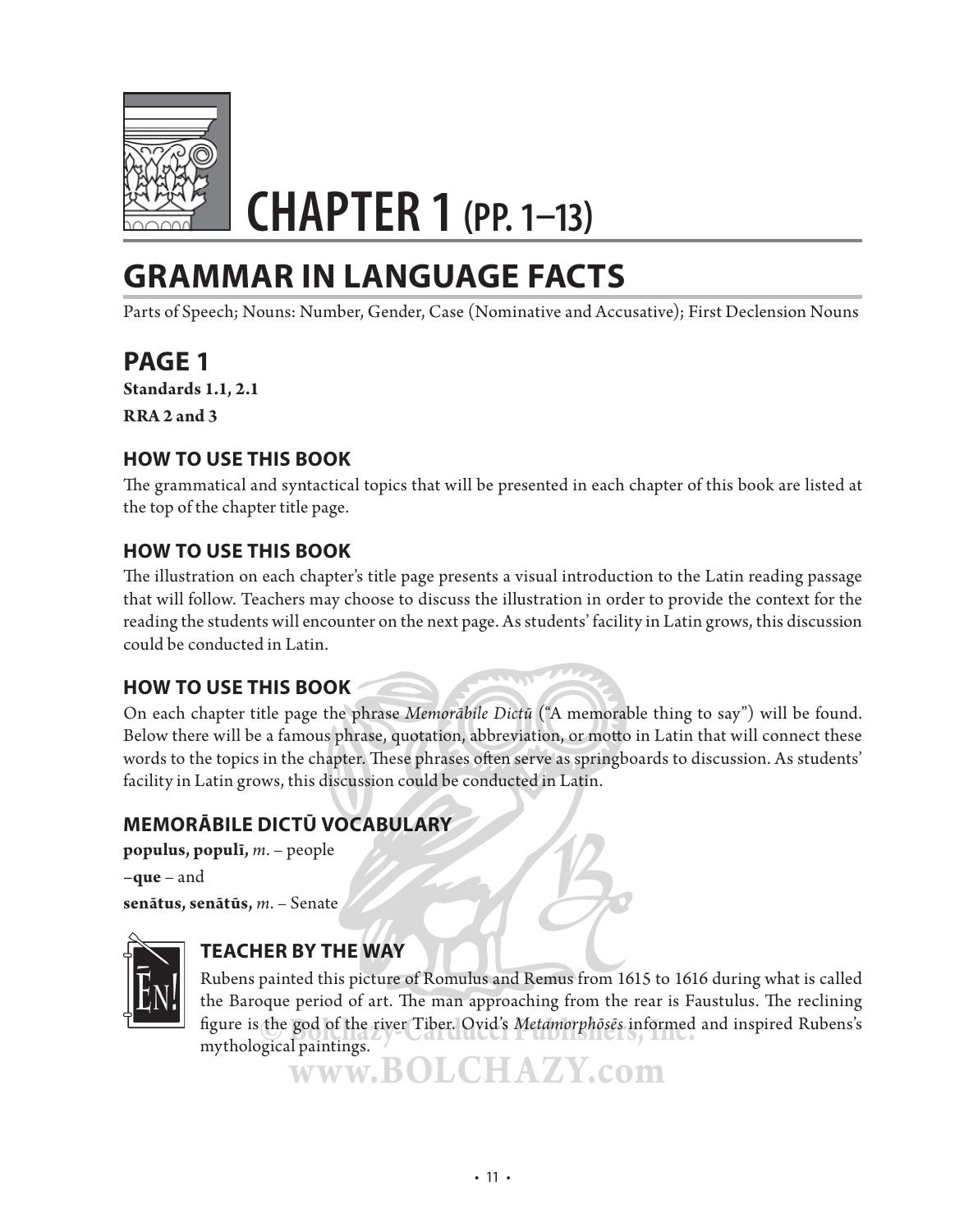### **HOW TO USE THIS BOOK AND ITS ENRICHMENT TEXTS**

Two enrichment texts are available for use with this book: *The Original Dysfunctional Family* (abbreviated ODF) and *From Romulus to Romulus Augustulus* (abbreviated RRA ). RRA will be particularly useful in order to help students keep the time periods of the authors and of the events the authors wrote about straight in their mind. Chapter title pages will include, when appropriate, a notation about what chapter of RRA the teacher may wish to assign.

# **PAGE 2**

**Standards 1.1, 2.2**

### **TRANSLATION OF LATIN PASSAGE**

### **Romulus and Remus**

Mars is a god. Mars loves Rhea Silvia. And so Rhea Silvia has two sons: Romulus and Remus. Amulius locks up Rhea Silvia in chains. Amulius puts Romulus and Remus into the water. A she-wolf walks to the water. The she-wolf cares for (takes good care of) Romulus and Remus well and loves (them). Romulus and Remus grow up. Afterward (later) Romulus and Remus build Rome.

### **HOW TO USE THIS BOOK**

Above each Latin reading passage, information is presented in English. This prereading provides background information about the author and establishes the context of the passage the students will read.



### **TEACHER BY THE WAY**

The teacher may wish to introduce the class to the traditional abbreviations of AD (which stands for the Latin phrase *Annō Dominī*, "in the year of our Lord") and BC (which stands for the English phrase "Before Christ"). These older abbreviations continue to be used, but this book employs the abbreviations bce (Before the Common Era) and ce (Common Era).



### **TEACHING TIP**

Instruct the students to locate Alba Longa on the map on pp. xxxiv–xxxv (SE). When using the **Teaching Tips** for map work found throughout the text, teachers are encouraged to employ Latin: *Aperīte pāginam xxxiv*! *Spectāte chartam. Ubi est Alba Longa*, etc.?



### **TEACHER BY THE WAY**

Though the twins were added to the sculpture in the Renaissance, the she-wolf has strong links with Etruscan mythology and shows characteristics of Etruscan sculpture.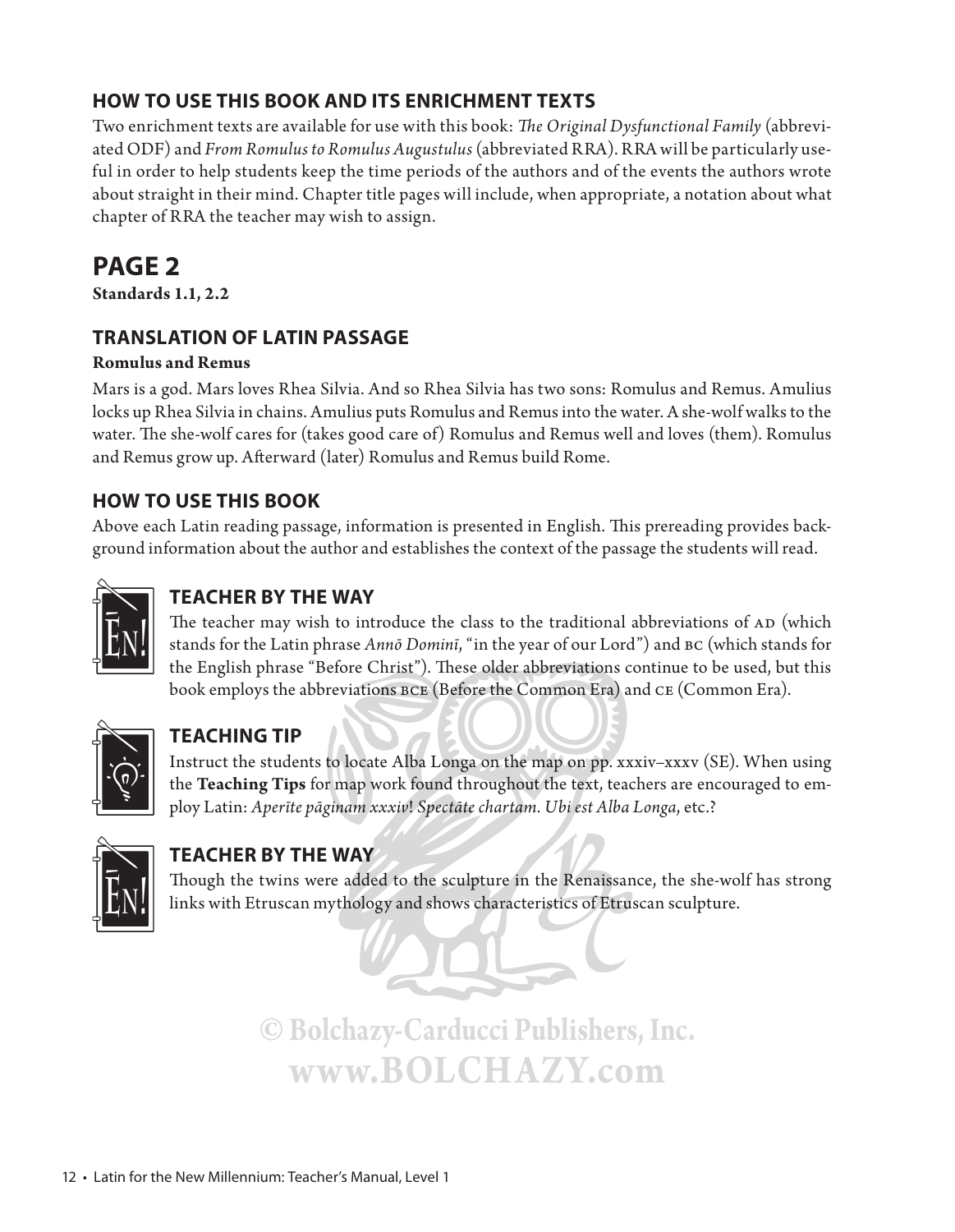

### **TEACHING TIP**

The teacher may wish to encourage the students to design an abbreviated family tree of Romulus and Remus.



# **PAGE 3**

### **HOW TO USE THIS BOOK**

The English pronoun subject of a verb is not listed in the Reading Vocabulary if the pronoun is not needed in the translation.

### **HOW TO USE THIS BOOK**

The students should **not** be expected to learn the words under the title Reading Vocabulary, whenever this title occurs in the book. Instead, instruct students to learn the vocabulary words listed under the title **Vocabulary to Learn** that will be found later in each chapter. In more advanced Latin texts, usually there are vocabulary and notes to help the students when reading a passage. This Reading Vocabulary will help prepare students for later, more advanced classes.



### **TEACHING TIP**

Teachers may want to have students respond to the comprehension questions in Latin. This could begin with their citing the Latin that answers a given question and as their facility with Latin grows their answers need not be simple citation.

### **ANSWERS TO COMPREHENSION QUESTIONS**

- 1. They are the sons of Mars and Rhea Silvia.
- 2. He locked up Rhea Silvia.
- 3. A she-wolf.
- 4. They built the city of Rome.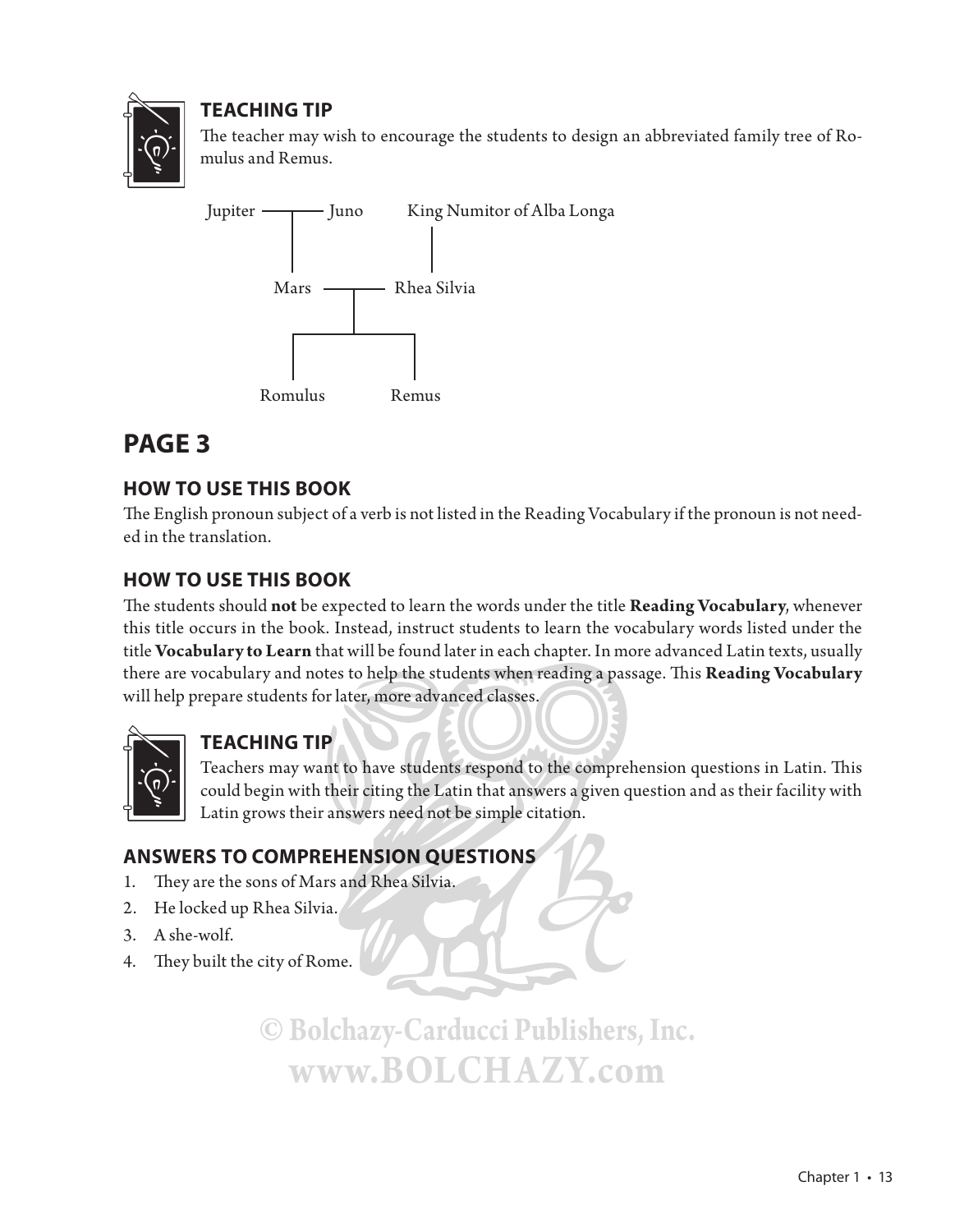

### **TEACHING TIP**

While English derivatives from the asterisked words (i.e., the Vocabulary to Learn) are the topic of Exercise 2 later in this chapter, there are some interesting derivatives from the nonasterisked words and some of these show how words change through the years. The teacher may choose to discuss these derivatives with the students.

• *aedificant* (*aedifico*) – edify, edification, edifice

This Latin word is built from two Latin words: *faciō* (to do, make) and *aedēs* (house, temple). The English derivatives retain this religious connection, for they mean "to build up the faith, morality; to instruct, especially morally." The word "edifice" is always used for an imposing structure, such as a "temple" or *aedēs*.

• *claudit* (*claudō*) – closet, conclusion, enclosure, sluice

A "closet" is a small, shut-in space, and some people, if locked in one, suffer from "claustrophobia," a compound derivative, partly from Latin (to close, confine) and partly from the Greek (fear), hence "a fear of closed spaces."

The word "sluice" does not look like a derivative of *claudō*, but it has undergone changes as it came into English via Middle English and Old French (*sclus*) from the Latin *exclūdō* which means "to shut out." A sluice has a gate at the top of the channel to shut off the flow of water as necessary.

• *crēscunt* (*crēscō*) – crescent, accrue, recruit, crew

The word "crew" in middle English meant "reinforcement," so a body of soldiers g<u>rew</u>. The word "recruit" has the same basic idea: Recruits increase the size of the army (from the Latin *recrēscō* meaning "to grow again").

- *deus* deify, deity
- *duōs* double, dozen, duet, duplicate

The word "dozen" is a compound from the Latin word for "two" and the German word for "ten" (*zehn*).

• *pōnit* (*pōnō*) – depot, imposition, preposition

A depot originally was a place where supplies were put for storage.

# **PAGE 4**

**Standards 1.1, 4.1 Workbook Exercise 1**

### **HOW TO USE THIS BOOK**

The Language Facts section of each chapter will contain both grammatical (morphological) and syntactical information, i.e., information about both the forms of the words and the structure of the sentence.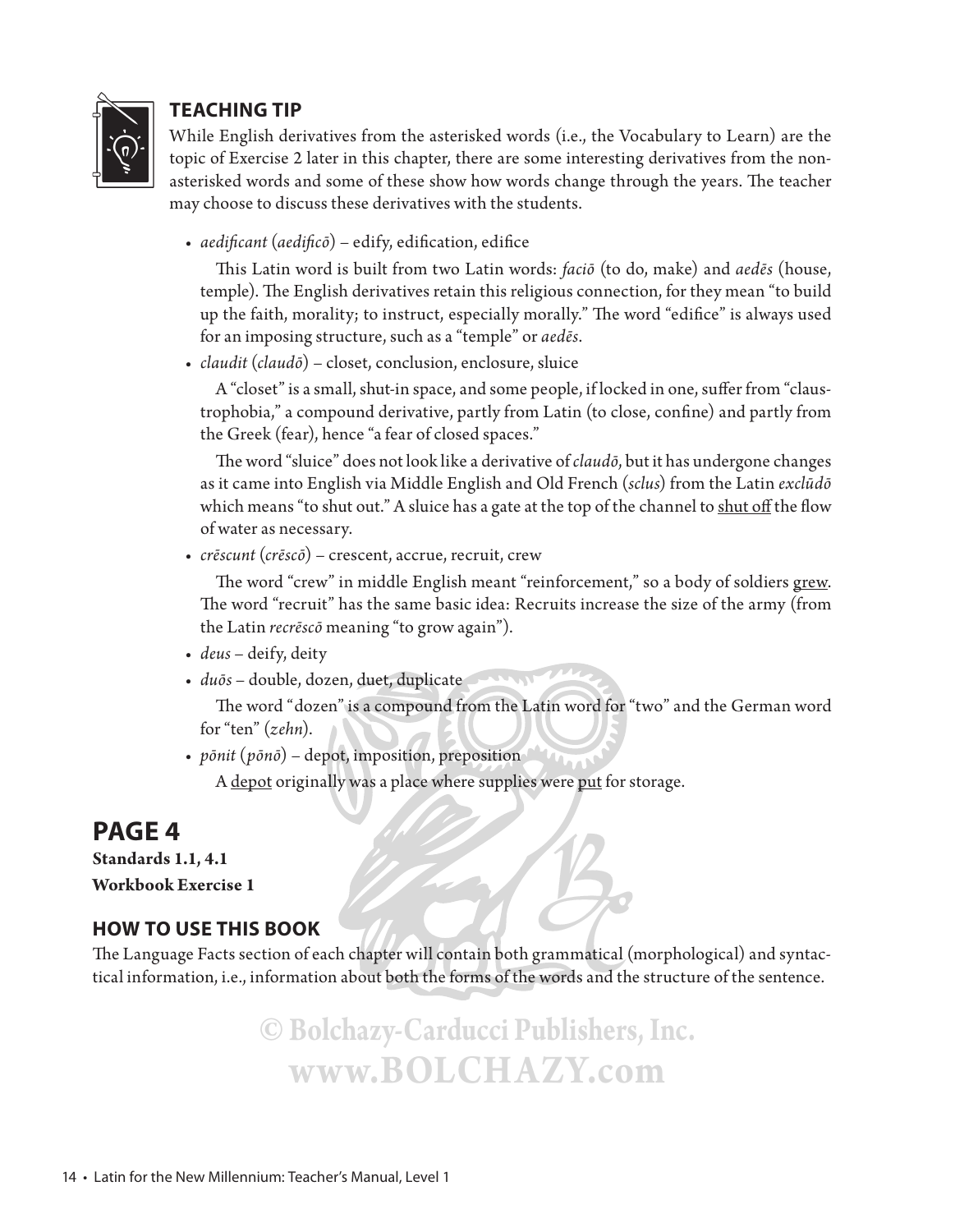### **EXERCISE 1 ANSWERS**

- 1. noun 6. conjunction
- 2. adverb 7. noun
- 3. verb 8. verb
- 4. preposition 9. noun
- 5. verb 10. verb



#### **TEACHING TIP**

The teacher may wish to ask the students in Latin what part of speech a given word is. The teacher would say, "*Quae pars ōrātiōnis est?*" Student responses would be

- *nōmen substantīvum/substantīvum* noun
- *prōnōmen* pronoun
- *nōmen adiectīvum/adiectīvum* adjective
- *verbum temporāle* verb
- *adverbium* adverb
- *praepositiō* preposition
- *coniūnctiō* conjunction
- *interiectiō* interjection

# **PAGE 5**



### **TEACHING TIP**

Since this is the first set of Latin words that your students will be required to memorize, it is usually a good idea to suggest and discuss with them some different ways to memorize vocabulary. Some self-help options are listed below.

- 1. Look at the word in the book and say the word aloud.
- 2. Write down the word on a piece of paper along with its meaning and check to be sure there are no spelling errors. Color-coding the words by parts of speech is also helpful. Pronounce the word while writing it down and then repeat the word including the meaning and spelling.
- 3. Make handwritten flash cards with the Latin on one side and English on the other and be sure there are no spelling errors. Color-coding is a good strategy here also. Writing the word out helps some students cement the word in the brain. Bolchazy-Carducci Publishers has developed electronic vocabulary resources for those students for whom technological learning tools are an aid. See p. 117 for more information on electronic flash cards.
- 4. Use English derivatives to help remember meanings. But be careful since some deriva-
- tives may have meanings greatly changed from the original Latin word.<br>Find clip art pictures that illustrate the vocabulary words and use the pi<br>to test yourself on the Latin words.<br>Students may also be directed to the dig 5. Find clip art pictures that illustrate the vocabulary words and use the pictures as a way to test yourself on the Latin words. to test yourself on the Latin words.
- 6. Students may also be directed to the digital vocabulary tools delineated on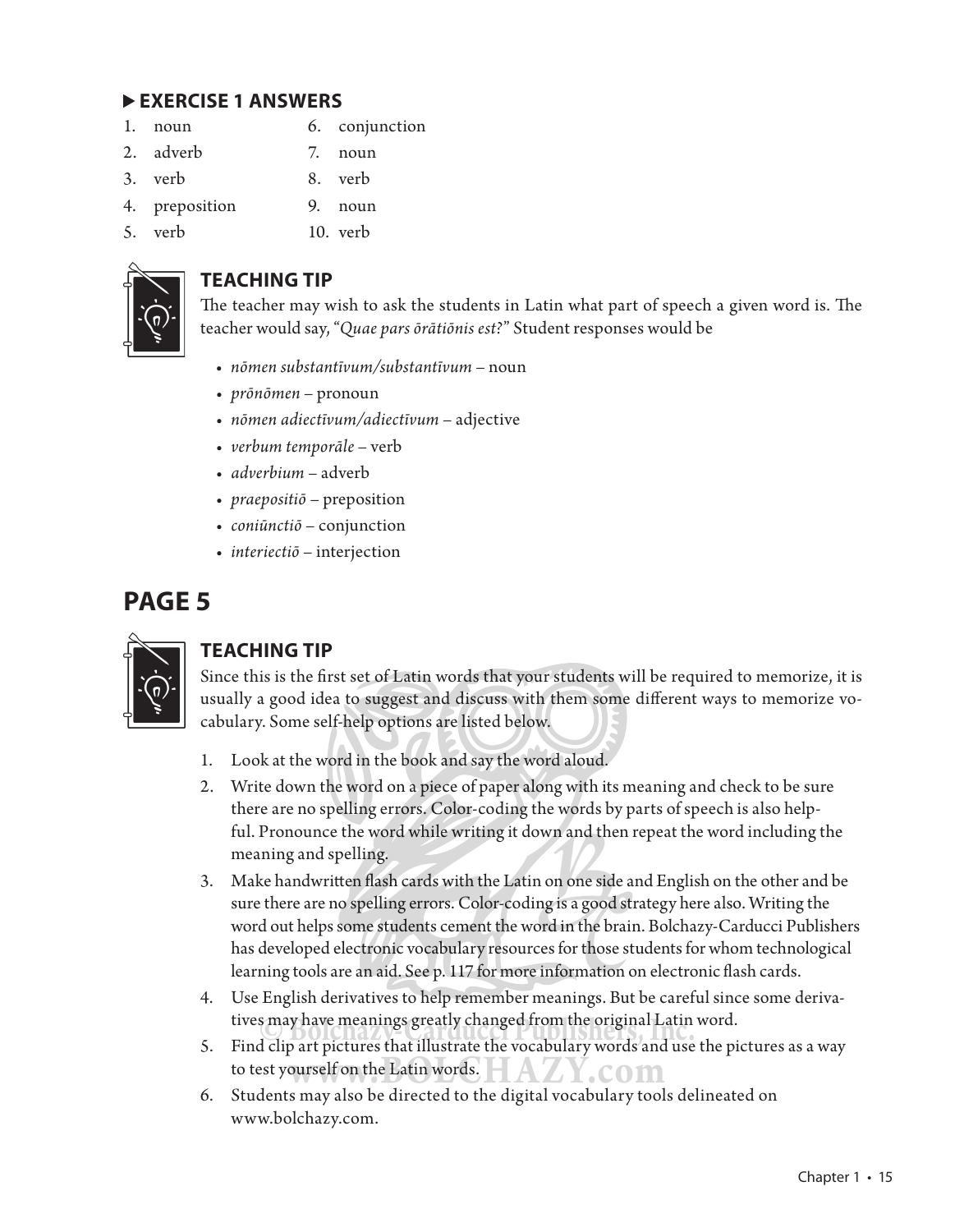

### **TEACHER BY THE WAY**

The teacher may wish to open a discussion about aqueducts and the water supply for ancient Romans while looking at the picture of the Pont du Gard on this page. For a history of aqueducts and their construction, Frontinus's book *Dē aquīs urbis Rōmae* is an excellent source. The book was written about 97 CE when he was Superintendent of Aqueducts. Other famous aqueducts include the following:

- The double high aqueduct in Segovia, Spain
- The *Aqua Appia* built in 312 BCE
- The *Aqua Trāiāna*
- The aqueduct built by Alexander Severus in 226 CE
- The *Aqua Claudia*
- The *Aqua Marcia*, which was probably named after Ancus Marcius, who was the first king of Rome by traditional accounts to build an aqueduct to bring water to Rome.

NB: The word "Aqua" when capitalized means "aqueduct."

Eleven aqueducts furnished 250,000 gallons of water to Rome every twenty-four hours.

# **PAGE 6**

**Standards 1.1, 3.1, 4.1**

**Workbook Exercise 2**

### **HOW TO USE THIS BOOK**

*Ēn* is a word that calls attention to something and means "Look at this!" The information given here draws attention to and further specifies different language facts.

### **HOW TO USE THIS BOOK**

**Study Tips** give hints, rhymes, and mnemonics to help students learn grammar and vocabulary.

### **EXERCISE 2 ANSWERS**

- 1. filial fīlia
- 2. agriculture agricola
- 3. nautical nauta
- 4. aquarium aqua
- 5. terrain terra
- 6. athletic āthlēta
- 7. poetic poēta



### **TEACHING TIP**

Explain to the students that in English the words "a," "an," or "the" are usually placed before a moun and Latin does not have an equivalent for these words, known as articles. **TEACHING TIP**<br>Explain to the students that in English the words "a," "an," or "the" are usu<br>noun and Latin does not have an equivalent for these words, known as art<br>Teachers may need to stress the absence of the article m

Teachers may need to stress the absence of the article many times before students com-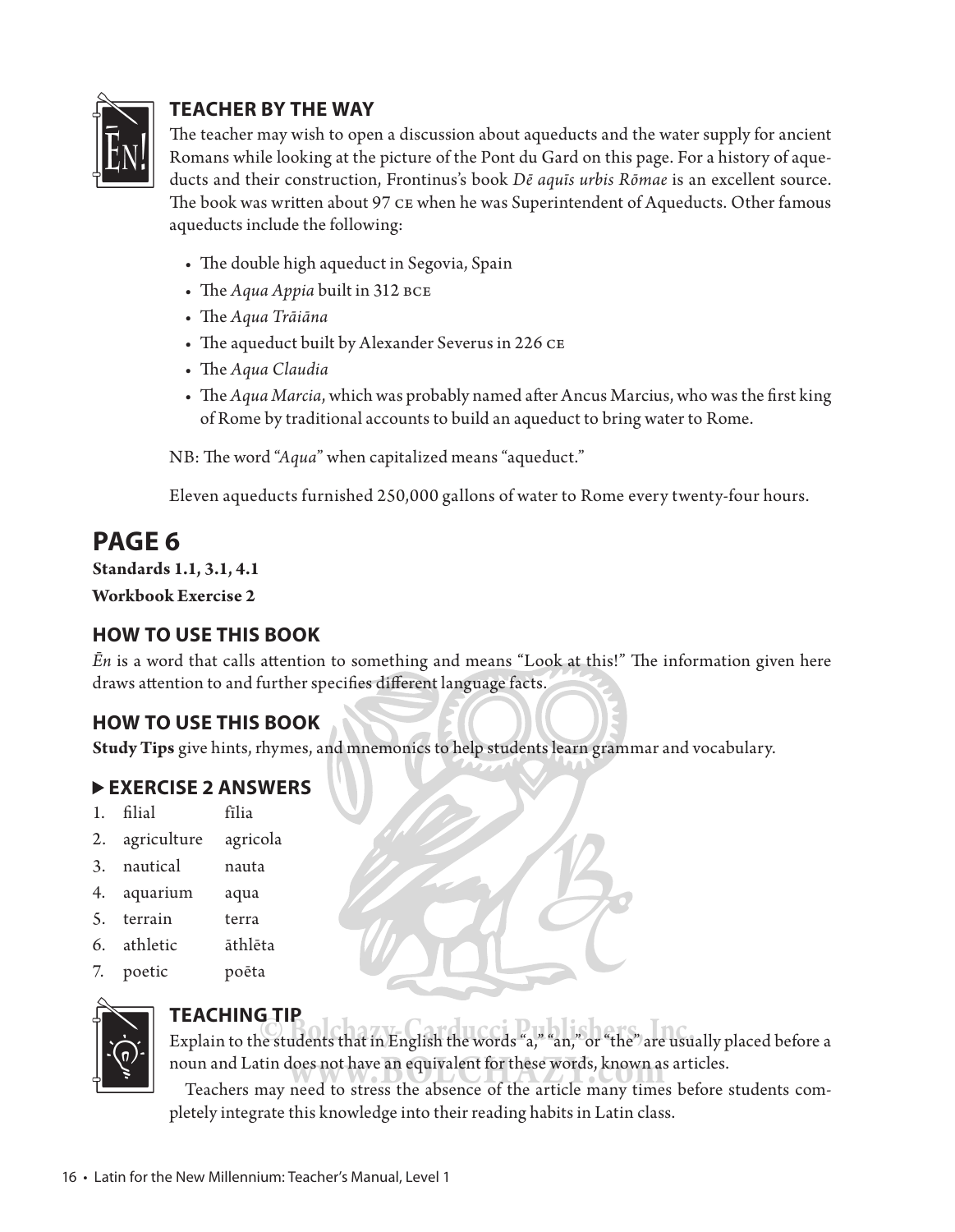

### **TEACHING TIP**

Latin, like many other languages, does not always observe biological gender. Often the gender of a Latin noun is determined by grammatical factors, such as the group to which a noun belongs.



### **TEACHING TIP**

Although in Exercise 2 the students are directed to find only the derivatives based on the Vocabulary to Learn, they may be interested to learn that there are other derivatives in Exercise 2. The derivation of these words is provided for the teacher's convenience.

- 1. considerable from *sīdus* (star) + *cum* (with, together) and from *cōnsīderō* (to examine, consider). respect – from *respectō* (to look back at, have regard for).
- 2. science from *scientia* (knowledge) and *sciō* (to know). cultivating from *colō* (to till, inhabit, worship).
- 3. necessary from *necesse* (necessary). instruments from *īnstruō* (to equip, build, provide) and from *īnstrumentum* (equipment, tool, etc.).
- 5. vehicle from the Latin verb *vehō* (to carry).
- 6. competition from *petō* (to seek, aim at, att ack, etc.) + *cum* (with, together).
- 7. nature from *nātūra* (nature).

# **PAGE 7**



### **TEACHING TIP**

Students may not know what the word "mnemonic" means; explain that a mnemonic device is something that helps a student to remember something. The teacher may also wish to use this opportunity to introduce Mnemosyne, the goddess of memory and the mother of the nine Muses.

**Answers to "Find more examples of nominatives and their verbs from the reading passage at the beginning of the chapter."**

Rhēa Silvia . . . habet

Amūlius . . . claudit

Amūlius . . . pōnit

Lupa . . . ambulat

Lupa . . . cūrat et amat

Rōmulus et Remus crēscunt

Rōmulus et Remus . . . aedificant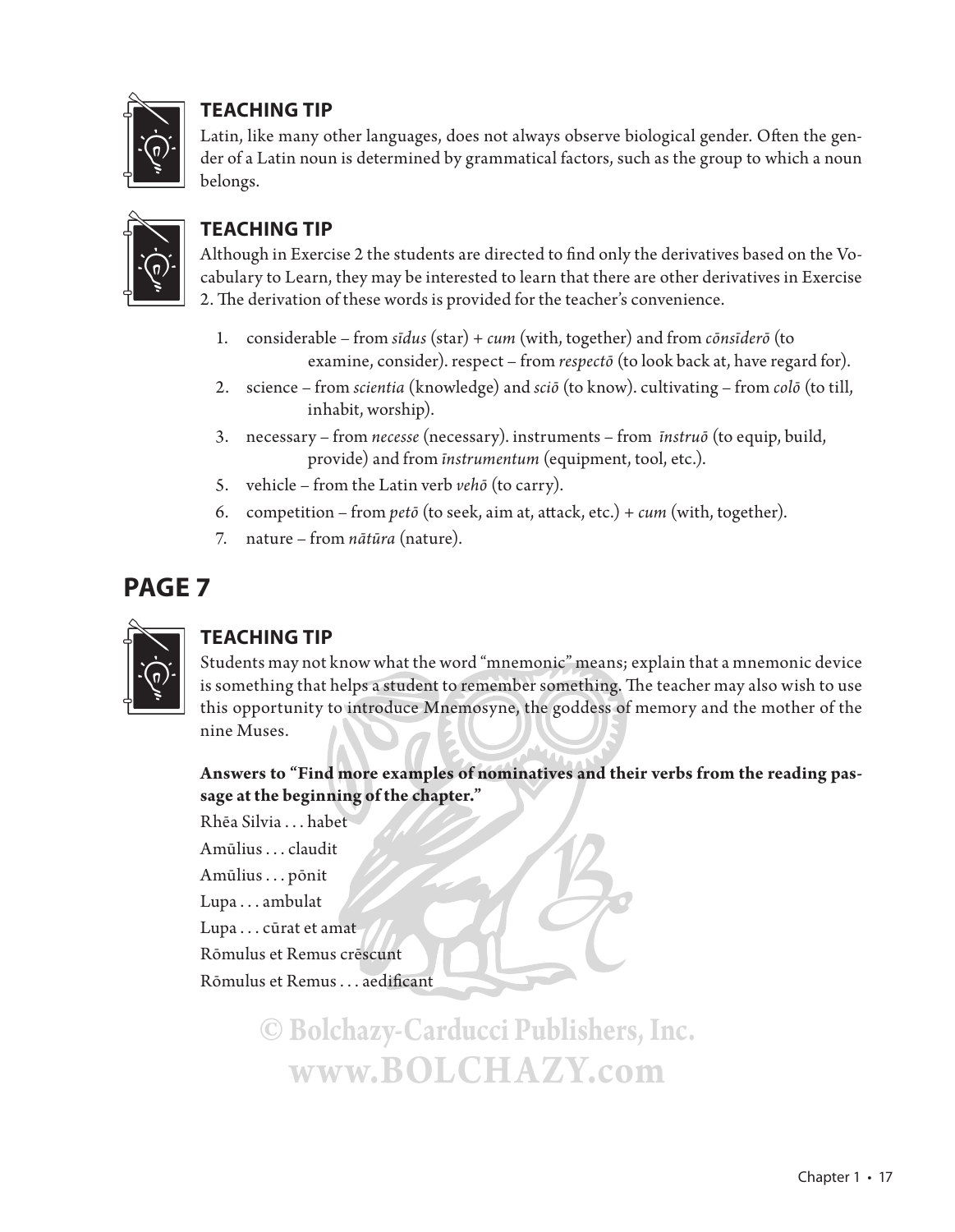**Answers to "Find more examples of accusatives and their verbs from the reading passage at the beginning of the chapter."**

duōs fīliōs habet: Rōmulum et Remum Rhēam Silviam . . . claudit Rōmulum et Remum . . . pōnit Rōmulum et Remum bene cūrat et amat Rōmam aedificant



### **TEACHING TIP**

Students may encounter difficulty when trying to translate Latin names used in cases other than the nominative. The teacher at some point will need to explain (and repeat whenever necessary) that when translating a Latin name the student should always use the nominative form of the word. On p. 7, students are asked to find examples of accusatives and their verbs in the reading passage. The answers listed above provide an opportunity to practice with this issue. Remind students to translate *duōs fīliōs habet: Rōmulum et Remum* as "he has two sons: Romulus and Remus." The other four answers may be used as practice with the students.

# **PAGE 8**

**Standards 1.1, 4.1 Workbook Exercise 3**



### **TEACHER BY THE WAY**

In conjunction with the picture and its caption, the teacher may wish to mention that the famililar acronym of SPQR is still in use and visible throughout modern Rome-on litter bins, sewer covers, etc.

### **EXERCISE 3 ANSWERS**

- 1. subject vērum
- 2. direct objects falsum
- 3. direct object falsum
- 4. subject falsum
- 5. direct object falsum
- 6. subject vērum



### **TEACHING TIP**

Additional reproducible worksheets, morphology charts, and their associated answer keys, related to this material, are available for download at www.lnm.bolchazy.com.

• **Noun Declensions**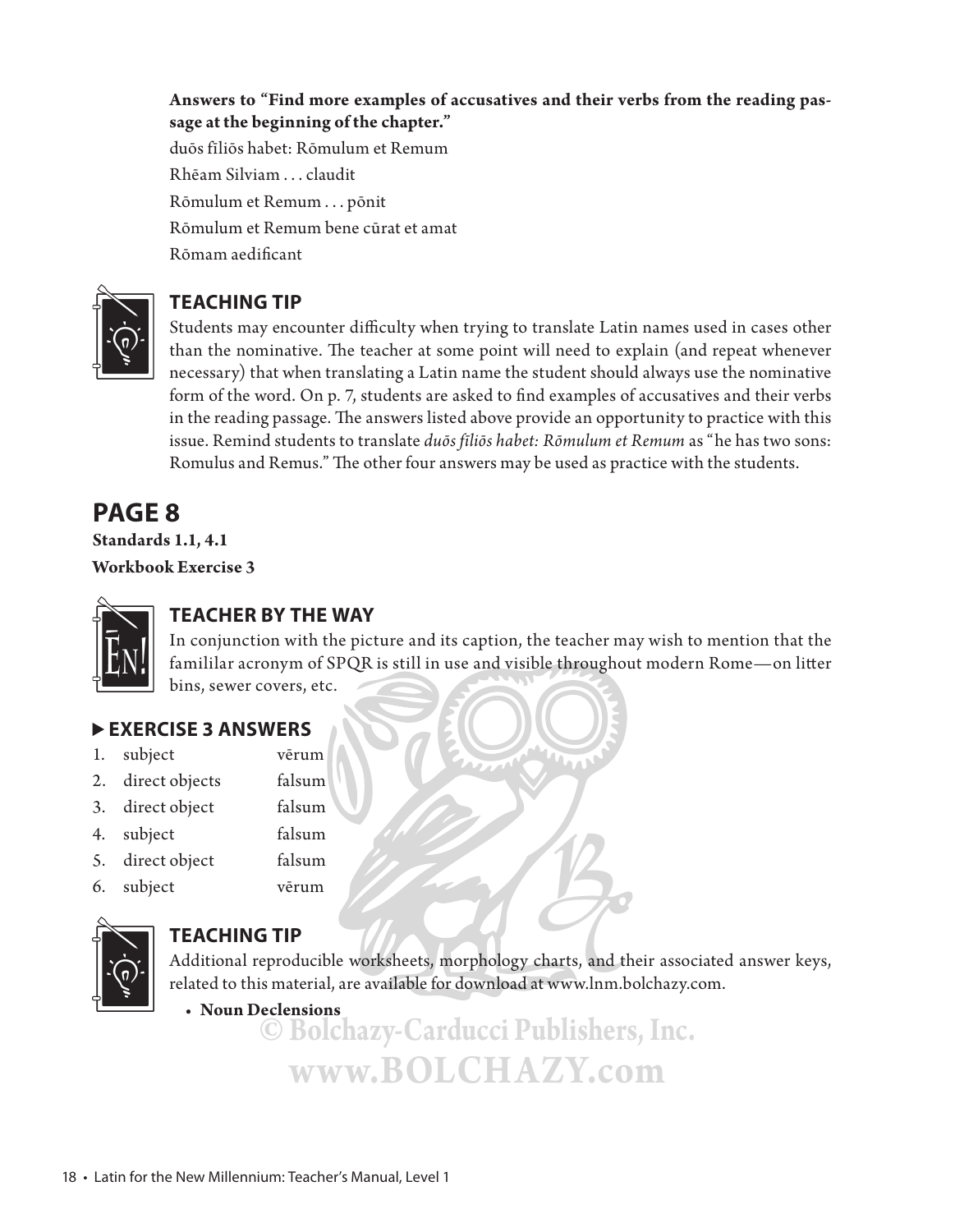# **PAGE 9**

**Standards 1.1, 3.1, 4.1 Oral Exercise 1; Workbook Exercise 4**



### **TEACHING TIP**

Ask the students what the Latin words selected from the reading and listed near the top of p. 9 mean.



### **TEACHING TIP**

After the first declension has been presented to the students, encourage them, depending on their learning style, to say the declension aloud, to write down the words, or to invent a rap or a cheer. Alternatively, use Bolchazy-Carducci's *Toga Beats*.



### **TEACHER BY THE WAY**

The pattern is called a declension because the other cases lean away (*dēclīnāre*) from the nominative, i.e., they do not follow the same form as the nominative.

### **ORAL EXERCISE 1**

This exercise may be used after the first declension has been presented. While looking at the declension of *lupa*, ask the students to decline *nauta*.

|            | Singular | Plural   |  |
|------------|----------|----------|--|
| Nominative | nauta    | nautae   |  |
| Genitive   | nautae   | nautārum |  |
| Dative     | nautae   | nautis   |  |
| Accusative | nautam   | nautās   |  |
| Ablative   | nautā    | nautis   |  |
|            |          |          |  |

# **PAGE 10**

**Standards 1.1, 4.1**

### **EXERCISE 4 ANSWERS**

|                  | 1. genitive, dative | puellārum, puellīs                           |
|------------------|---------------------|----------------------------------------------|
| 2.               | accusative          | nautās                                       |
| 3.               | accusative          | terrās                                       |
| $\overline{4}$ . | nominative          | agricolae                                    |
|                  | 5. genitive, dative | aquārum, aquīs                               |
| 6.               | ablative            | Bpuellis azy-Carducci Publishers, Inc.       |
| 7.               | ablative            | A <sup>athletis</sup> v. <b>BOLCHAZY.com</b> |

1927 AV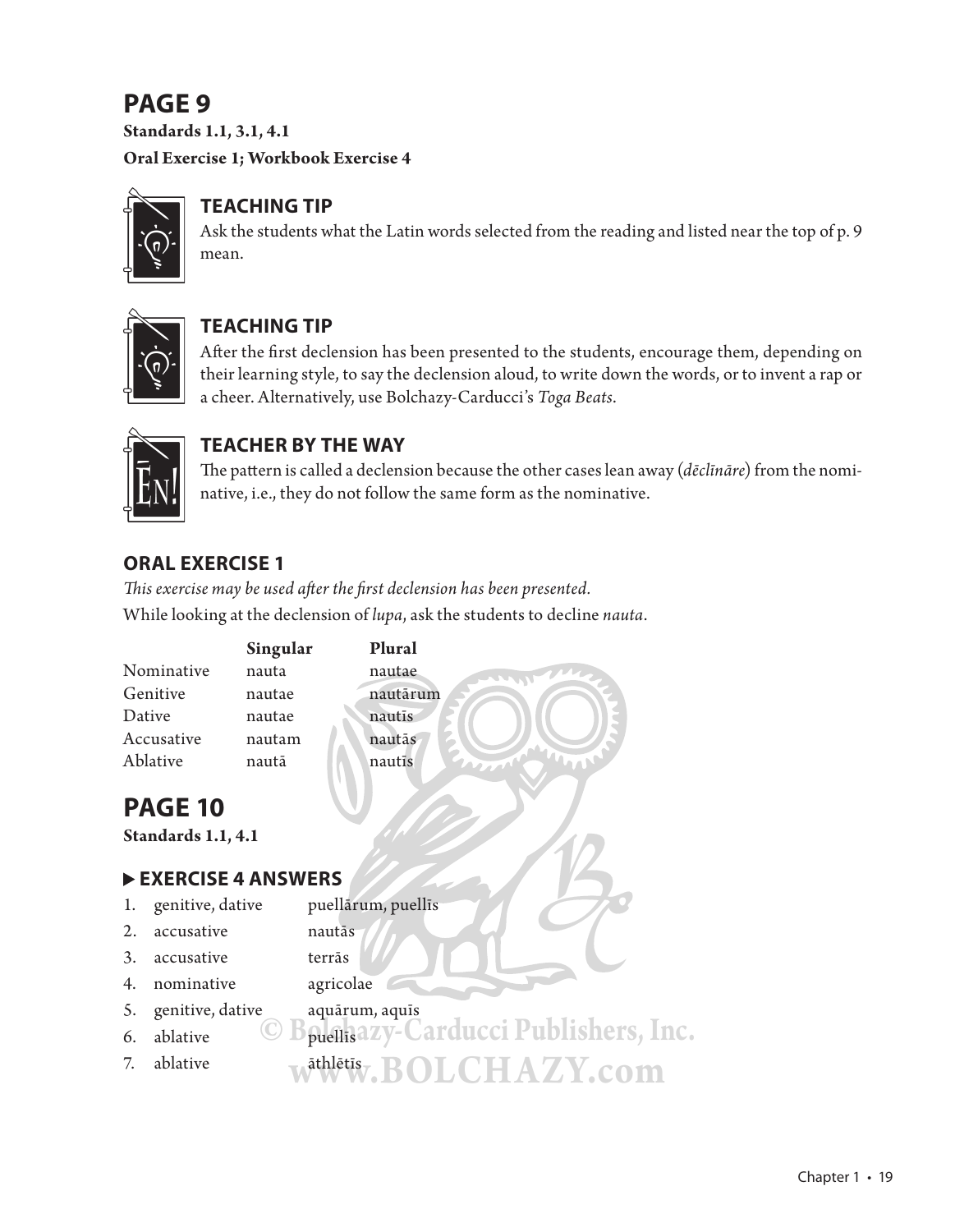

### **TEACHING TIP**

As this is the second illustration of *SPQR* presented in this chapter, teachers are encouraged again to share the full phrase, S*enātus Populusque Rōmānus*, with their students. Place the full phrase on the board and have students give its meaning.



### **TEACHING TIP**

Images of the she-wolf with the twins Romulus and Remus abound. As a classroom activity, divide students into groups to search for such images on the internet. The groups can be assigned images by medium (mosaic, fresco, statue, oil painting), by art historical period, or by location. The groups would then present their finds to the full class. When discussing location, students would point out the locations on the classroom map or on a projection of the map on pp. xxxiv–xxxv of their student text. For a homework activity, have students conduct an online search for a set number of examples and print out their favorite five or six images from that set. These should be small in size so that they could be pinned on the classroom map of the Roman world. As they pin them on the classroom map, students would explain why the image is a favorite.

# **PAGE 11**

**Standards 1.1, 4.1 Oral Exercise 2; Workbook Exercises 5, 6**



### **TEACHING TIP**

Students may wonder why the genitive singular without its ending must be used to find the base when the nominative singular without its ending works just as well. Explain that in other noun declensions the nominative will not always provide the same base or have the same spelling as the genitive.

### **EXERCISE 5 ANSWERS**

- 1. nominative fīlia
- 2. dative, ablative terrae, terrā
- 3. genitive nautae
- 4. nominative lupa
- 5. dative, ablative aquae, aquā
- 6. genitive poētae
- 7. nominative agricola

### **HOW TO USE THIS BOOK**

In this book the word "**base**" is used to refer to the noun without any ending. "**Stem**" is used for the part of the verb without any ending. "**Root**" is used for the Latin part of a derivative.

# **www.BOLCHAZY.com**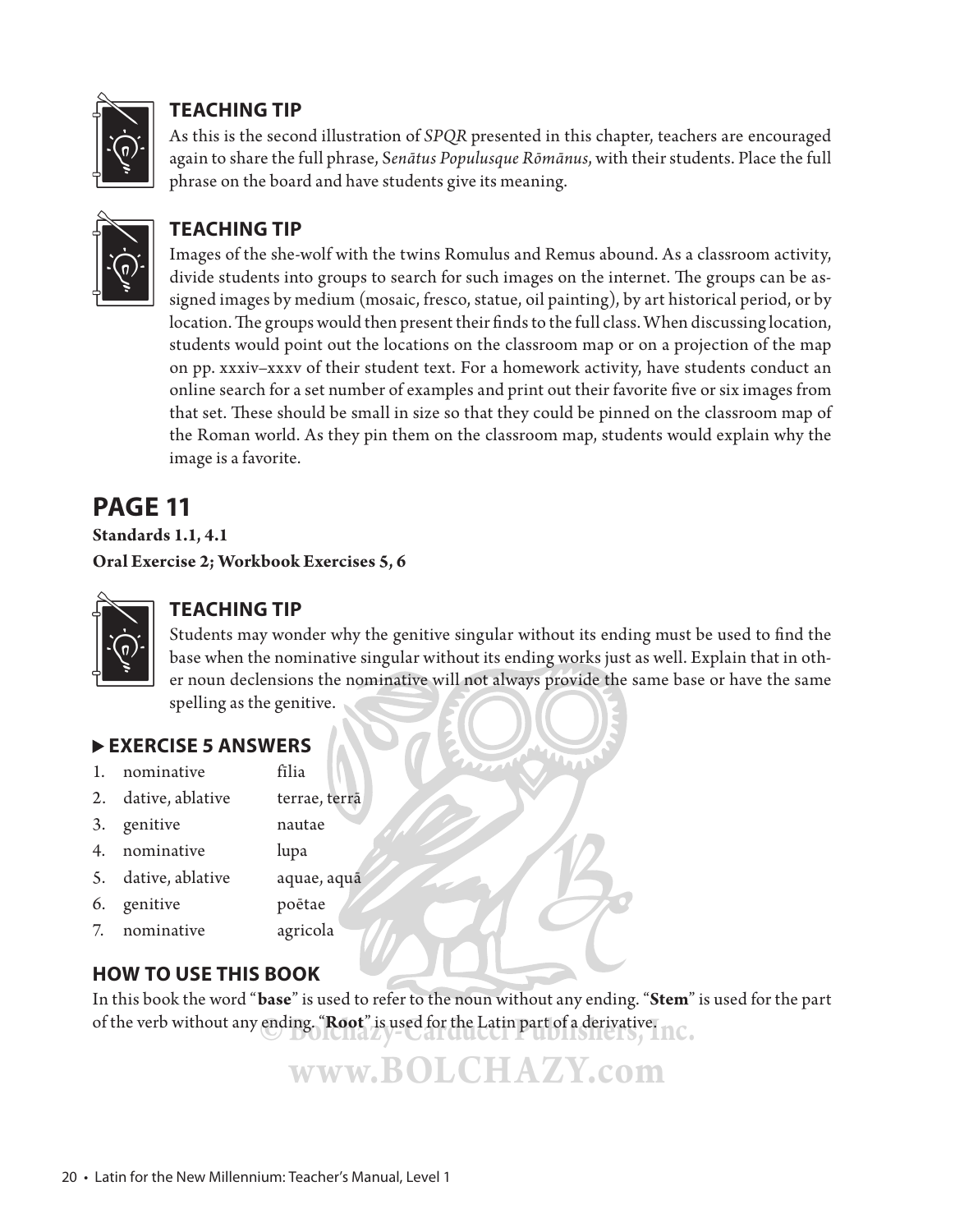### **ORAL EXERCISE 2**

*This exercise may be used after Exercise 5.* 

Use one of the following classroom presentation options (hereafter referred to as CPO) (black/green/ white/smart board, overhead or LCD projector, PowerPoint® presentation, etc.) to put this information on view.

 *quis?*, "who?" (for the subject) and *quem?*, "whom?" (for the direct object).

Then ask the student to answer the following questions about the chapter reading either orally or in written form

- 1. **Teacher:** Quis est Mārs? **Student:** Mārs est deus.
- 
- 3. **Teacher:** Quis amat Rhēam Silviam? **Student:** Mārs amat Rhēam Silviam.
- 
- 
- 
- 7. **Teacher:** Quis Rōmulum et Remum in aquam pōnit?
- 8. **Teacher:** Quem Amūlius in aquam pōnit? **Student:** Amūlius Rōmulum et Remum in
- 9. **Teacher:** Quis ambulat ad aquam? **Student:** Lupa ambulat ad aquam.
- 10. **Teacher:** Quis Rōmulum et Remum bene cūrat?
- 
- 12. **Teacher:** Quis Rōmulum et Remum amat? **Student:** Lupa Rōmulum et Remum amat.
- 

### **PAGE 12**

**Standards 1.1, 1.2, 2.1, 4.1, 4.2 Oral Exercise 3; Workbook Exercise 7, Content Questions**



### **TEACHER BY THE WAY**

The teacher may mention that the most common word order (subject – direct object – verb) can often be changed. For example, if the verb is to be emphasized, it will take first position. If the subject or the direct object is to be emphasized, it will take the last position, which is the most emphatic one. In general, the more unusual the word's position is, the more emphasis is placed on this word.

**© Bolchazy-Carducci Publishers, Inc. www.BOLCHAZY.com**

2. **Teacher:** Quem amat Mārs? **Student:** Rhēam Silviam Mārs amat.

- 4. **Teacher:** Quem habet Rhēa Silvia? **Student:** Rhēa Silvia duōs fīliōs, Rōmulum et Remum, habet.
- 5. **Teacher:** Quis claudit Rhēam Silviam? **Student:** Amūlius claudit Rhēam Silviam.

6. **Teacher:** Quem claudit Amūlius? **Student:** Rhēam Silviam Amūlius claudit.

**Student:** Amūlius Rōmulum et Remum in aquam pōnit.

aquam pōnit.

- **Student:** Lupa Rōmulum et Remum bene cūrat.
- 11. **Teacher:** Quōs lupa bene cūrat? **Student:** Lupa Rōmulum et Remum bene cūrat.

13. **Teacher:** Quōs lupa amat? **Student:** Lupa Rōmulum et Remum amat.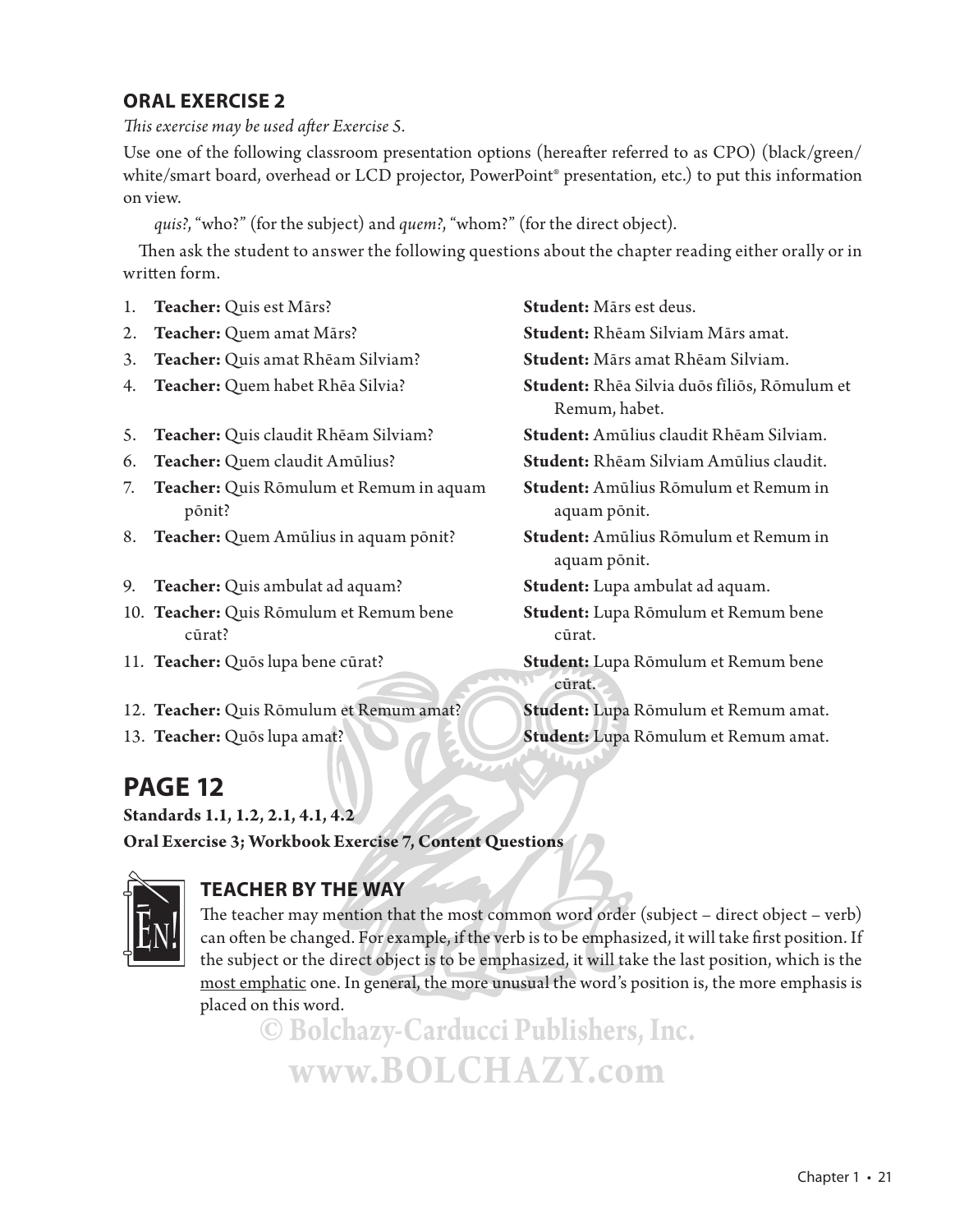### **EXERCISE 6 ANSWERS**

- 1. The farmer loves the land.
- 2. Āthlēta aquam amat.
- 3. The sailor loves (his) daughter.
- 4. Poēta Rōmam amat.
- 5. The farmer cares for (is taking care of) the land.
- 6. Lupa puellam cūrat.



### **TEACHING TIP**

The teacher may start the class in Latin by saying *Salvēte, discipulī et discipulae!* and by teaching the students to say in return *Salvē, magister (magistra)!* 

### **ORAL EXERCISE 3**

*This exercise may be used anytime after the students have learned the use of the accusative case or after Exercise 6.* 

Use one of the CPOs to put on display the forms *amō* and *cūrō*, and explain that they are in the first person singular, and how this differs from the third person singular learned in this chapter. Ask individual students to make sentences with them using the words they have learned.

Then tell the students that *nōn* means "not" and ask them to make similar sentences with *nōn amō* and *nōn cūrō*.

### **Examples:**

(nōn) amō terram, fīliam, aquam, lupam, āthlētam (nōn) cūrō terram, fīliam, puellam

# **PAGE 13**

**Standards 1.2, 4.1 Oral Exercises 4, 5, 6, and Dictation**



**TEACHING TIP**

Have students read the dialogue aloud. This will help to build their pronunciation skills.

### **TRANSLATION OF THE LATIN CONVERSATION**

*Mary, Helen, and Christy are students.*

**Mary:** Hello, Helen and Christy! **Christy:** Hello, Mary! **Helen:** Hello, Mary! © **Bolchazy-Carducci Publishers, Inc.**<br>Mary: How are you, Helen? How are you, Christy? **AZY. COM**<br>Helen and Christy: Well. How are you doing, Mary? **AZY. COM Mary:** How are you, Helen? How are you, Christy?<br>**Helen and Christy:** Well, How are you doing. Mary? **Helen and Christy:** Well. How are you doing, Mary?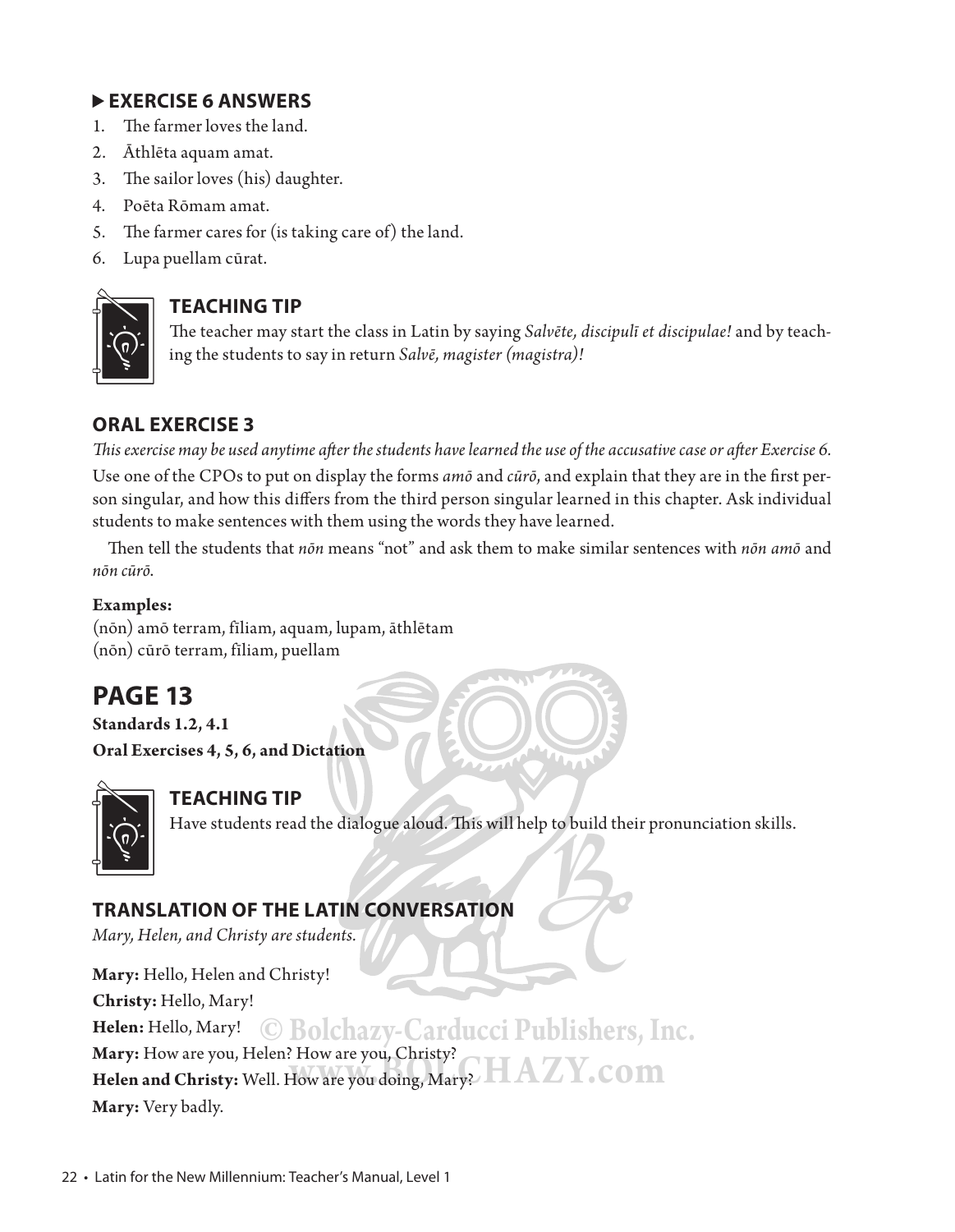**Helen and Christy:** Why? **Mary:** I fear the Latin language. **Helen:** I love the Latin language. **Christy:** And I love the Latin language!

### **ORAL EXERCISE 4**

This exercise may be used after the Latin dialogue has been presented.

Instruct the students to say "hello" in Latin to the student next to them. Divide the class into two parts. Tell one part to greet the other part using the plural greeting and vice versa. Do the same type of activity when saying "goodbye." You may wish to make greeting the class in Latin and saying "goodbye" in Latin a part of a daily routine.

Divide the students into pairs in which one person will ask how his/her partner is in Latin, and the other will answer.

### **ORAL EXERCISE 5**

This exercise may be used after the Latin dialogue has been presented.

Tell the students that the particle *–ne* is added to the first syllable of a word that introduces a question. Then ask the following questions about the dialogue between Mary, Helen, and Christy. Individual students may answer orally, or the entire class may write the answers as the teacher asks them orally. The teacher should explain that the form *valēs* in the greeting *Quōmodo valēs?* is in the second person, which means "you." The third person form (referring to "her", "him," or "it") is *valet*. So the phrase "How is s/he doing" would be *Quōmodo valet?* The third person of *amō* is *amat*, and the third person of *timeō* is *timet*.

- 1. **Teacher:** Quōmodo Christīna valet? **Student(s):** Christīna bene valet. 2. **Teacher:** Quōmodo Marīa valet? **Student(s):** Marīa pessimē valet. 3. **Teacher:** Cūr (*why*) Marīa pessimē valet? **Student(s):** Marīa timet linguam Latīnam. 4. **Teacher:** Amatne linguam Latīnam Helena? **Student(s):** Helena linguam Latīnam amat.
- 5. **Teacher:** Linguamne Latīnam amat Christīna? **Student(s):** Christīna linguam Latīnam amat.
- 
- 

### **ORAL EXERCISE 6 AND DICTATION**

This combined exercise may be used to conclude the chapter or at any time after the students have learned the *accusative case and chapter vocabulary.*

Dictate the following sentences to the students. Then ask them to make the following changes either orally or in written form, at the discretion of the teacher.

- 1. **Teacher:** Agricola terram amat. (change the direct object into plural) **Student:** Agricola terrās amat.
- 2. **Teacher:** Lupa puellam cūrat. (change the direct object into plural) **Student:** Lupa puellās cūrat.
- 3. **Teacher:** Āthlēta puellās amat. (change the direct object into singular) **Student:** Āthlēta puellam amat.
- 4. **Teacher:** Fīlia terrās amat. (change the direct object into singular) **Teacher:** Athlēta puellās amat. (change the direct object into singular)<br>**Student:** Āthlēta puellam amat. / Call CUCCI PUDLISHEIS, INC.<br>**Teacher:** Fīlia terrās amat. (change the direct object into singular)<br>**Student:** Fīl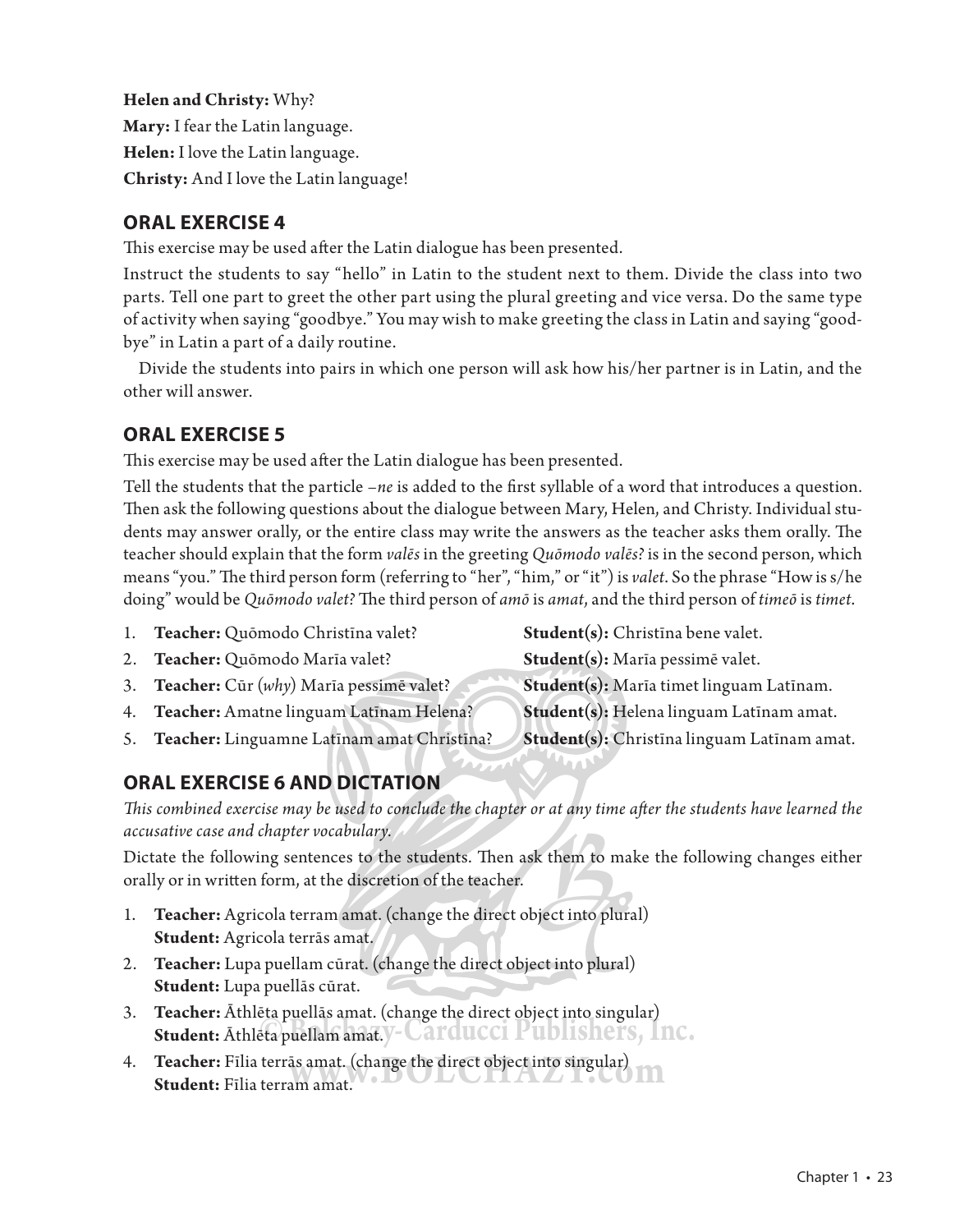### **DERIVATIVES**

*agricola* – A combination of *ager* (field) and *colō* (to till); hence a farmer is someone who "tills a field."

aqua – Aqueous rocks have been formed by matter deposited in or by water.

The word "ewer" (a pitcher with a wide spout) is derived from *aquārius* (of or for water; water carrier); through the Old French *eviere* (water pitcher). The astrological sign Aquarius is depicted as a bearded man pouring water out of a pitcher. The word "sewer" is derived through Anglo-French (sew*ere*) and Old North French *sewiere* ("sluice from a pond") from a shortened form of *ex aquāriā* (out of something watery). The Middle French form was *esieveur*, referring to a drain for carrying water off.

- *āthlēta* This word is a transliteration from the Greek ἀθλήτης meaning "a prize fighter." It is based on the verb  $\dot{\alpha}\theta\lambda \dot{\epsilon}\omega$  (to contend in battle). The grammatical gender of "athlete" also mimics that of the Greek, e.g., a masculine noun in the first declension (consisting mostly of feminine nouns).
- *fīlia* (feminine of *fīlius*) The verb "filiate" is a legal term meaning "to determine judicially the paternity of a child."

The Spanish word *hidalgo* refers to a member of the lower nobility. The first syllable (*hi*) is derived from the Old Spanish *fijo, dalgo* from the Latin *dē* (from) and *aliquō* (something). The word meant literally, "a son with something, i.e., a person of property."

*lupa* – The word "lupus" is used of several diseases causing skin ulcerations, apparently because it "devours" the affected part (like a wolf).

The noun "lupine" is the name of a plant of the genus Lupinus. The reason for the association with "wolf " is unclear. It has been conjectured that the late fourteenth century considered these plants to be harmful to the soil. The adjective "lupine" means "savage, ravenous, predatory," traits considered characteristic of a wolf.

- *nauta* Like *āthlēta*, this word is a transliteration from the Greek (ναύτης, from ναῦς = ship).
- *poēta* This word is a transliteration of the Greek ποιητής. The Greek verb ποιέω (to do, to make) is the root of these words.

*puella* – No derivatives from the feminine, but *puer* gives us "puerile."

*Puella* is a diminutive form of *puer* (boy), perhaps a word coined to show affection for a young daughter (as other diminutives do, e.g., Catullus's *ocelle* for his beloved island Sirmio in Poem 31) in a society where sons were more important than daughters. Some families even named "extra" daughters with just numbers, e.g., *Secunda*, *Tertia*. Of course too many boys could also lead to this, e.g., *Quīntus*, *Sextus*!

*Rōma* – The adjective "Romance" was derived around 1300 through the Old French *romanz*, which meant "in the vernacular language," as opposed to Latin. It referred to a "story of a hero's adventures." A Romance language was one developed from Latin instead of Frankish. The connecting notion is that medieval vernacular tales were usually about chivalric adventure. By the 1660s the literary sense had been extended to "a love story." The idea of "adventure story" is first recorded in 1801; that of "love affair, idealistic quality" is from 1916.

rair, idealistic quality <sup>1</sup>is from 1910.<br>The country "Romania" once constituted a large part of the Roman province of Dacia. Romanian is a Romance language.

a Romance language.<br>The adjective "Romanesque" was coined in 1715 and originally meant "descended from Latin." By 1819 it was describing the architectural style in Europe from 800 to 1200 that had as its characteristics the arched barrel vault used extensively in Roman architecture.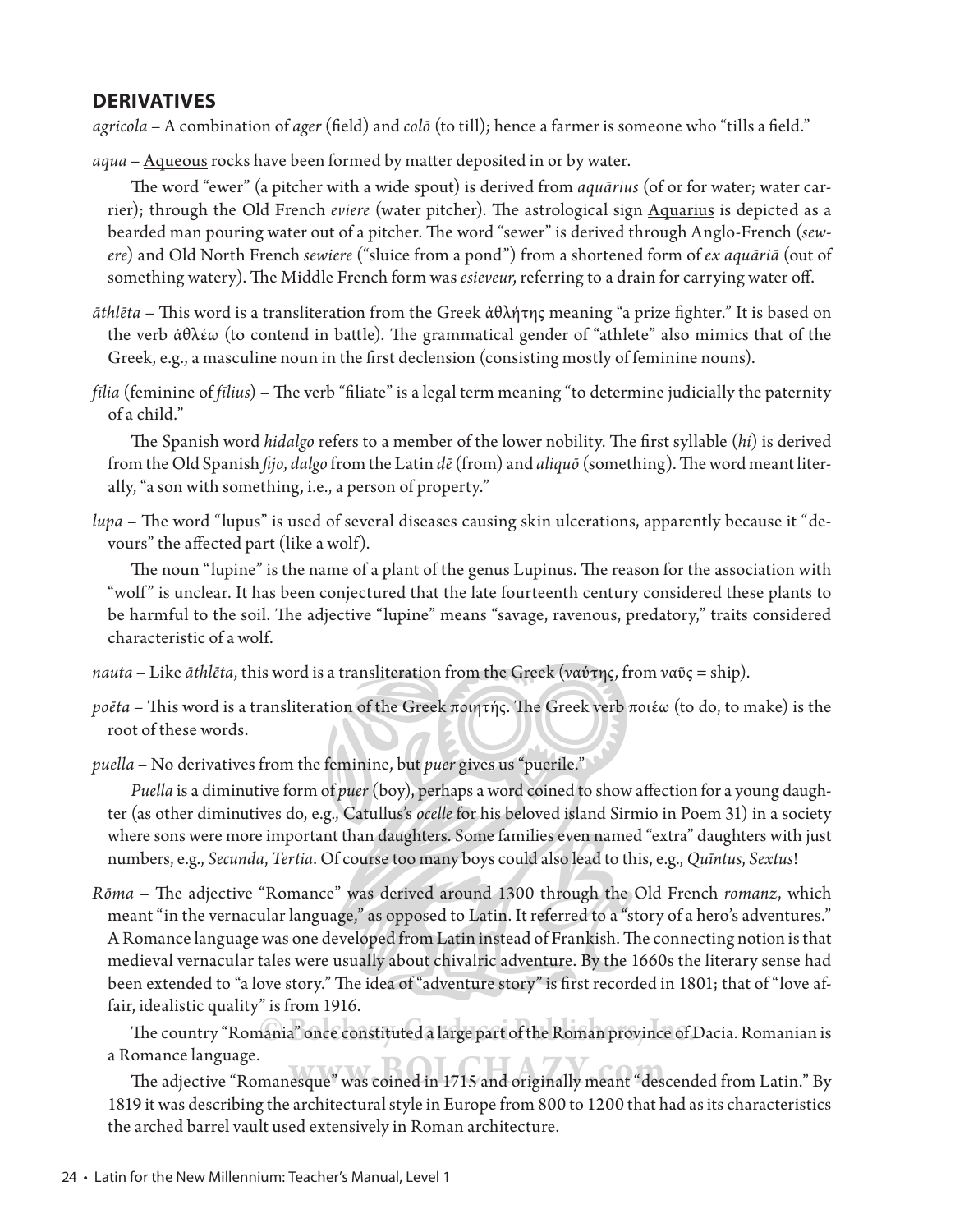*terra* – To "inter" a body means to bury it (in the ground = land).

The word "disinter" is the antonym of "inter." The synonym, "exhume," is also a Latin derivative ( $ex$ = out from; *humus* = ground, soil).

The word "subterranean" is composed of two Latin words – *sub* (under) and *terra*.

 A "terrier" is so called because this breed of dog was used to start badgers from their burrows (from the Middle French *chien terrier* = dog of the earth).

*amat* (*amō*) – An "amateur" performs for the "love" of the sport or music.

An "amiable" person is agreeable, congenial. They were engaged in an <u>amiable</u> conversation.

The word "amicable" means "peaceable, marked by good will." They came to an amicable agreement on the point of contention.

The word "enemy" is derived from the Latin *inimīcus* (*in* is a negative here; not friendly) through the Middle English *enemi*.

The word "paramour," referring to an illicit lover, is derived from *amō* through the Middle English *par amour* (from the Old French) meaning "by love, passionately, with strong love or desire." Around 1300 it became a noun originally used as a term for Christ by women and for the Virgin Mary by men. By the mid-fourteenth century it came to mean "darling" or "sweetheart" and later in the century denoted a mistress, concubine, or clandestine lover.

*ambulat (ambulō) –* An "amble" is a slow walk. They <u>ambled</u> through the rose garden enjoying the beautiful flowers.

The word "ambulance" is derived through the French (hospital *ambul*[ant] = traveling hospital) from *ambulō*.

A "perambulator" is a baby carriage (often shortened to "pram") from the Latin *per* = through and *ambulō*.

The word "preamble" comes from the Latin *prae* = before and *ambulō* and means literally "walking before." It derives from the medieval Latin *preambulum*, a neuter adjective used as a noun meaning "preliminary" and came into English in the later fourteenth century through the Old French *preambule* (thirteenth century). Every American citizen should recognize the first words of the preamble to the Constitution, "We the People."

*cūrat (cūrō = to care) – The word "accurate" is attested to in the 1610s and meant "done with care." The* idea of doing something carefully led to that of being exact (1650s). The word "secure" means "free from care" (*sē* = without [on one's own] and *cūra*).

 Johnny thought his job as vice president of the company would be a sinecure (*sine* = without and *cūra*) because his mother was the board chair.

The word "assure" dates from the late fourteenth century and was derived through the Old French *asseurer*, which was based on the Vulgar Latin *ad* (to, toward) and *sēcūrus* (free from care). It therefore means "to protect, calm, keep from care."

A "curate" is an assistant to a vicar or priest and helps "take care of " their parishioners.

A "curator" is one who "takes care of" the contents of a museum.

A "curio" is an article or object of art valued as a curiosity and is a shortened form of that word. The A "curio" is an article or object of art valued as a curiosity and is a shortened form of that word. The word "curious" dates to the mid-fourteenth century and meant "eager to know" (often in a bad sense). It was derived from the Latin *cūriōsus* (careful, diligent) through the Old French *curios* meaning "solicitous, anxious, inquisitive," but also "odd, strange," hence the varied nuances of the English word today.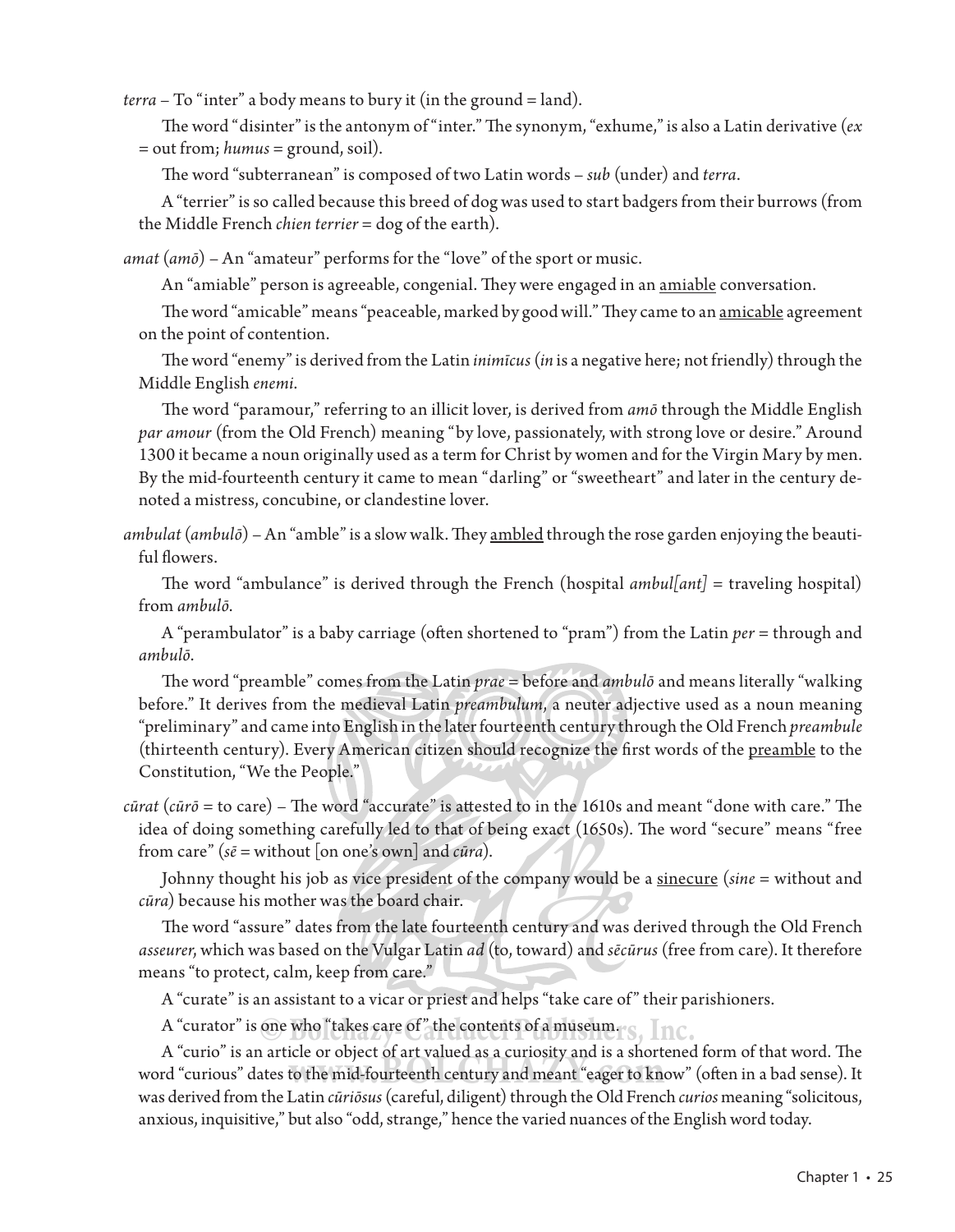He was curious to know the facts. The horse and buggy were a curiosity on the busy modern highway.

The word "procure" is based on two Latin words, *prō* (on behalf of) and *cūra*. It appears in English around 1300, derived through the Old French *procurer* (care for, acquire, provide). Its primary meaning today is "to obtain" (by the action of another) and has been used by the American military in that sense since 1949.

The word "proctor" is a contraction of *procurator* (c. 1300), which meant "manager of a household." In the late fourteenth century it referred to someone who spoke or acted for another, an advocate, and in the early fifteenth century to the financial administrator of a church or college. Today it is most often used to designate a supervisor of students during exams.

The word "proxy" is also a contraction of the related Latin *prōcūrātiō* (a caring for, management) and from the 1610s refers to a person who acts in place of another.

The word "scour" meaning "to clean or polish" is derived from the Latin *excūrāre* (*ex* = out and *cūra*) through the Old French *securer* and the Middle Dutch *scuren*. It may originally have been a technical term among Flemish workmen in England.

The word "sure" is derived from the Latin *sēcūrus* (without care) through the Old French *sur*, *seur* (safe) and entered the English language around 1300. It also means "yes" (from 1803), a usage based on the Middle English meaning "firmly established." Qualifiers were gradually added, resulting in such phrases as "sure enough" (1540s), "for sure" (1580s), and "to be sure" (1650s). "Surefooted" dates from the 1630s; "a sure thing" from 1836.

*est* – See *sum* in 1.1. (Note: References such as 1.1 refer to *LNM* Level 1, Chapter 1.)

*bene* – Most of the derivatives from *bene* are self-evident, but "benign" is not only pronounced differently but its spelling is more difficult. It is derived from the Latin *benignus* (*bene* = well, and *gignō* = to bear, beget); hence the spelling. It appears in English during the early fourteenth century and means "kind, merciful." Someone who was "wellborn" was expected to be kind and generous as well as honorable.

*et, itaque* – None

posteā (post = after, behind) - The word "posterity" refers to those born after the current generation. The judgment of current events will be left to posterity.

The "postern" gate was located "behind" the castle. It was a private entrance, apart from the main gate.

The word "posthumous" is erroneously associated with the Latin *humus* (ground), but in reality it comes from *postumus* = last, last born. It came into English during the mid-fifteenth century and meant "born after the death of the originator" (author or father) from the Late Latin spelling of the original Latin, which occurred because of the association with *humāre* (to bury) suggesting death. The one born after the father's death is obviously the last. The last novel of the author was published posthumously.

The adjective "preposterous" literally means "before behind" (from the Latin *praeposterus*) and describes something inverted, in reverse order; topsy-turvy, contrary to nature or reason. It came into English during the mid-sixteenth century.

The word "puny" is a variant spelling of "puisne," which derives from the Latin *post* and *nāscor* (to be born) through the Old French *puis* (after) from the Latin *posteā* (literally "after there") and Old French *ne* (to be born). It came into English during the sixteenth century and meant "inferior in rank." The The word "puny" is a variant spelling of "puisne," which derives from the Latin *pc* born) through the Old French *puis* (after) from the Latin *posteã* (literally "after ther *ne* (to be born). It came into English during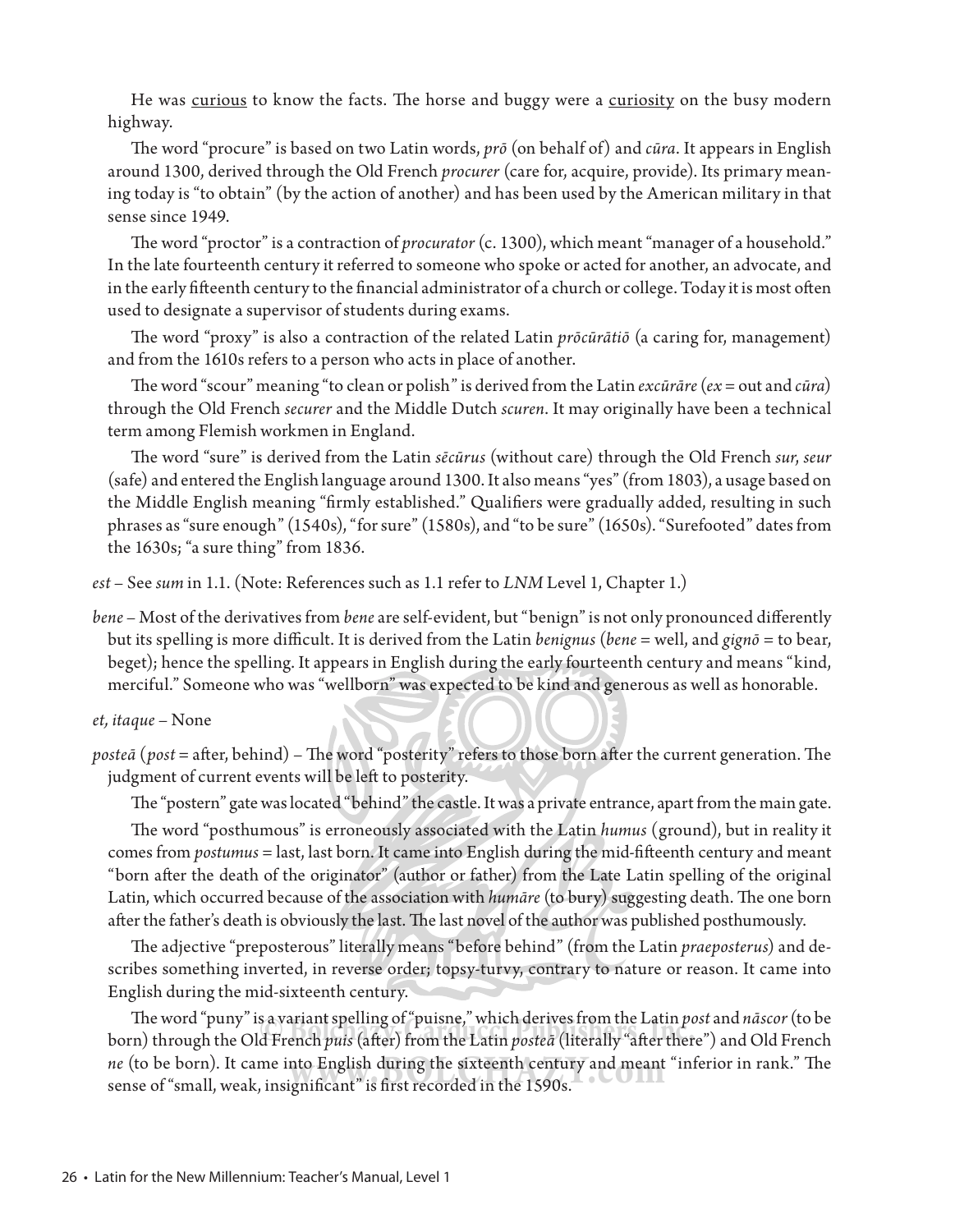

# **CHAPTER 2 (PP. 15–28)**

# **GRAMMAR IN LANGUAGE FACTS**

First and Second Conjugation Verbs; Principal Parts; Properties of Verbs: Number, Person, Tense, Stem; The Infinitive; Subject and Verb Agreement

# **PAGE 15**

**Standards 1.1, 2.1, 4.1, 4.2 RRA 4**



### **TEACHER BY THE WAY**

Plautus's comedy *Captives* is called *Captīvī* in Latin.



### **TEACHER BY THE WAY**

In addition to Plautus's phrase "between the sacrificial animal and rock" and the more common English phrase "between a rock and a hard place," there is also the phrase "between Scylla and Charybdis," the narrow passage of water between the monster Scylla and the whirlpool Charybdis through which Odysseus had to navigate.

### **MEMORĀBILE DICTŪ VOCABULARY**

```
inter + accusative – between
```

```
–que – and
```

```
sacer, sacra, sacrum – sacred; sacrum – a sacrificial animal
saxum, saxī, n. – rock
```


### **TEACHING TIP**

The teacher may wish to explain that the reproduction of the wall painting on this page is a type of art called a fresco in which the colors are applied while the wall is still wet. Frescoes were a typical art form in ancient Rome.

First one to three coats of lime and sand were applied, then one to three coats of lime mixed with finely powdered marble were put on the wall. The colored pigments were mostly obtained from mineral, vegetable, and animal sources. One pigment came from the slimy secretion of the purple snail mixed with chalk, while the burning of pine wood chips or wine dregs<br>produced black. Pliny the Elder's chapters on painting in his *Natural History* are a good source. produced black. Pliny the Elder's chapters on painting in his *Natural History* are a good source with finely powdered marble were put on the wall. The colored pig<br>tained from mineral, vegetable, and animal sources. One pigment can<br>tion of the purple snail mixed with chalk, while the burning of pine we<br>produced black.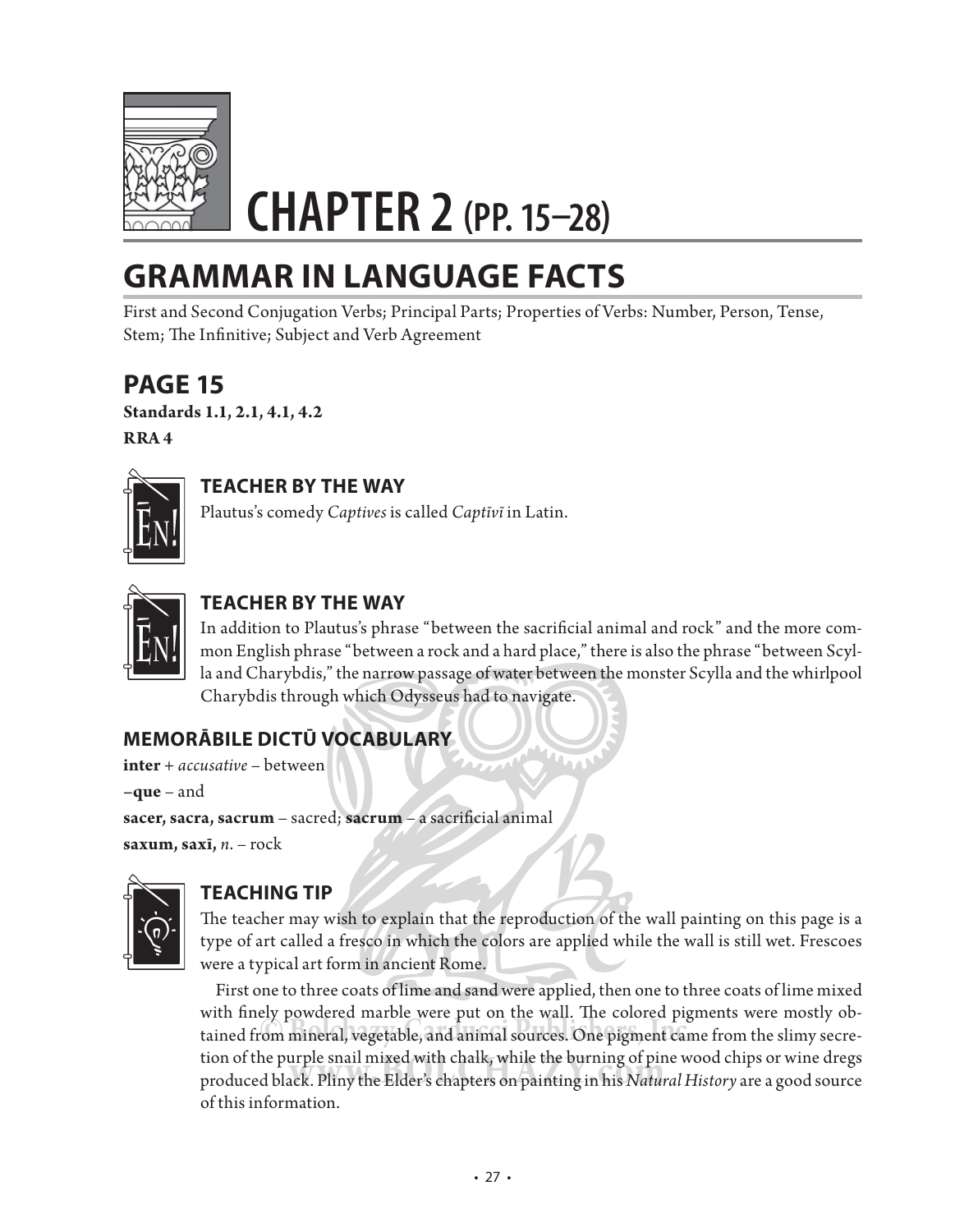

### **TEACHING TIP**

Chapter 4 of RRA may be assigned to be read in conjunction with Chapter 2 of this book but it also includes the historical events that accompany the literature of Chapter 3 of *Latin for the New Millennium*, Level 1.

# **PAGE 16**

**Standards 1.1, 2.1, 3.1, 3.2**

### **TRANSLATION OF LATIN PASSAGE**

### **About the Menaechmi**

Messenio: By Jove! What do I see? Menaechmus-Sosicles: What do you see? Messenio: (*pointing at Menaechmus*) This (man) has your appearance. Menaechmus-Sosicles: What story are you telling me? Messenio: I am not telling stories. You ought to see. Menaechmus-Sosicles: Wow! (*addressing Menaechmus*) How do they call you? Menaechmus: They call me Menaechmus. Menaechmus-Sosicles: You are telling stories! They call me Menaechmus also. Messenio: They are like two drops of water! Menaechmus-Sosicles: What fatherland do you have? ("Where are you from?") Menaechmus: I am from Syracuse. Menaechmus-Sosicles: I live there also. Therefore (and so) you are my brother. Hello, my brother! I am waiting for you for a long time. Menaechmus: Hello, my brother! We ought to live with (our) father now.



### **TEACHER BY THE WAY**

Chief among the Athenian writers after whom Plautus modeled his plays were Menander, Diphilus, and Philemon. This type of drama is known as "New Comedy" to distinguish it from the kinds of comedy that flourished in Athens a century earlier. Focused on common human experiences, such as the complications that arise in families over love, marriage, and conflicting values between parents and children, it shares many features with "situation comedy" today.

Over the course of the early second century bce, the Romans conquered the Greek world, ultimately reducing Greece itself to a Roman province in 146 bce. In the process, Roman society absorbed many Greek-speaking inhabitants, and both adopted and adapted many elements of Greek culture. The Roman comedies by Plautus and Terence, for example, are referred to as *fābulae palliātae*, "stories wearing Greek dress." Not only are they inspired by earlier Greek works, but they are also set in the Greek world. The *pallium* was a Greek cloak.

Evidence of Plautus's continuing popularity in the English-speaking world ever since the Renaissance includes William Shakespeare's adaptation of this work in *The Comedy of Errors*, and maissance includes William Shakespeare's adaptation of this work in *The Comedy of Errors*, and The Boys from Syracuse, a Broadway musical hit of 1938 based on Shakespeare's play.

**www.BOLCHAZY.com**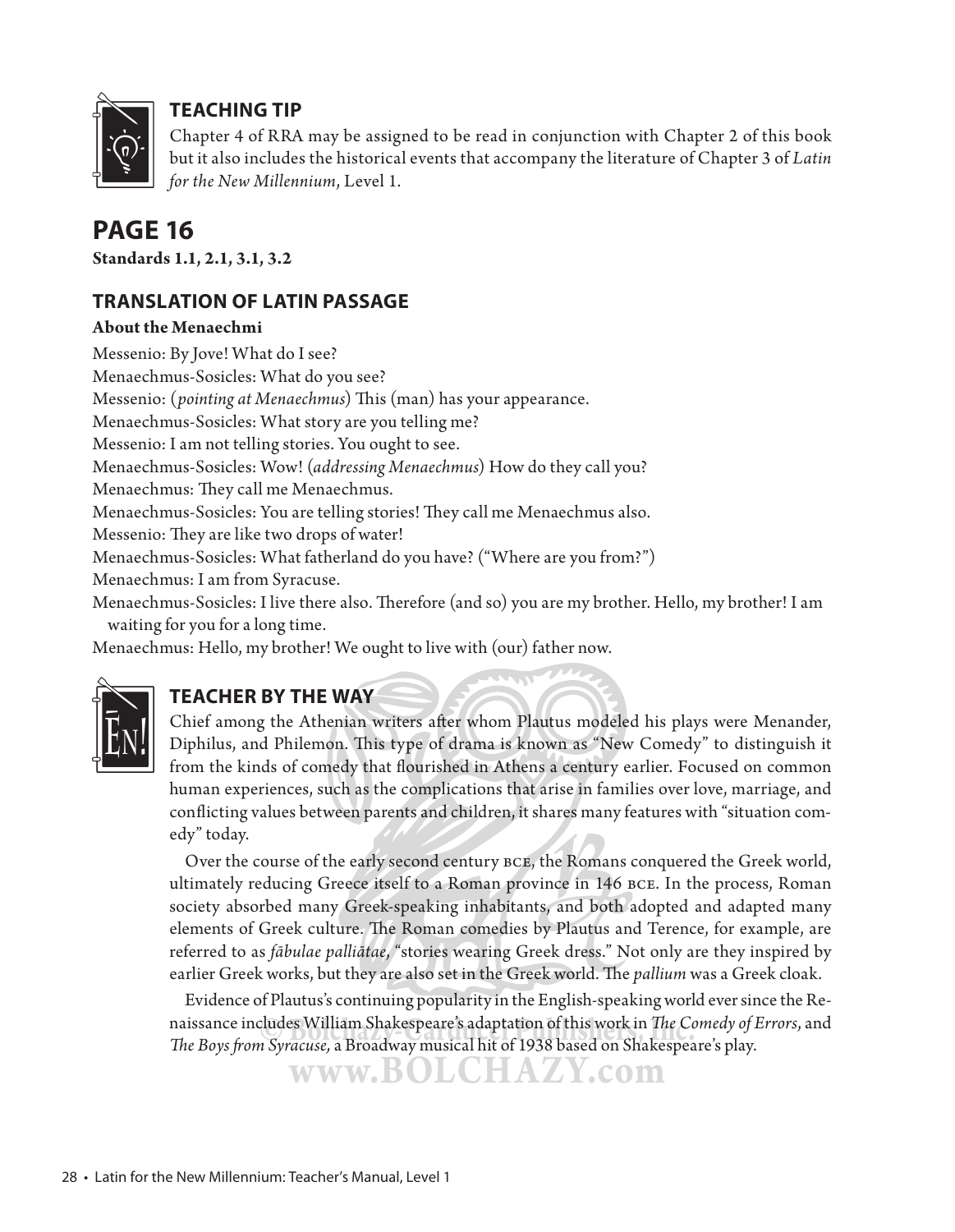

### **TEACHING TIP**

Instruct the students to locate the island of Sicily and the city of Syracuse on the map on pp. xxxiv–xxxv (SE) and to find Plautus and Terence on the timeline on pp.  $405-408$  (SE).

# **PAGE 17**

### **ANSWERS TO COMPREHENSION QUESTIONS**

- 1. They recognize each other.
- 2. Menaechmus-Sosicles's slave Messenio.
- 3. Both of them look absolutely alike and both are from Syracuse.
- 4. To live together with their father as a family.



### **TEACHER BY THE WAY**

All social classes were represented in Plautus's audience. Admission was free. In the prologue to one of his plays (*Poenulus*), the ushers are asked not to walk in front of the spectators' faces, not to seat latecomers, and not to let slaves occupy seats intended for free men. Married women are to laugh where appropriate but watch silently and avoid chatt ering. Babies should be left at home. Special seats were reserved up front for dignitaries.



### **TEACHER BY THE WAY**

In this Reading Vocabulary list, the Latin word *gutta* or "drop" occurs. This word is used in the famous proverb *gutta cavat lapidem nōn vī sed saepe cadendō* (a drop hollows a stone not by force, but by often falling), which is frequently shortened to *gutta cavat lapidem*. This Latin phrase can be found in Ovid's *Epistulae ex Pontō* 4.10.5.

# **PAGE 18**

**Standards 1.1, 1.2, 3.1, 4.1 Workbook Exercise 1**



### **TEACHING TIP**

The macron on the  $-\bar{e}$  of the second conjugation infinitive should be memorized by students and its correct pronunciation should be stressed beginning with this chapter (as well as the macron on the  $-\bar{a}$ – of the first conjugation). When the third conjugation is presented later in this book, students will be able to distinguish between second and third conjugation infinitives more readily by both sight and sound.



### **TEACHER BY THE WAY**

**TEACTIEN BT TITE WAT**<br>The word "conjugation" comes from the Latin verb *coniugāre* (join together) since it lists together person, number, tense, mood, and voice.<br>
WWW.BOLCHAZY.COM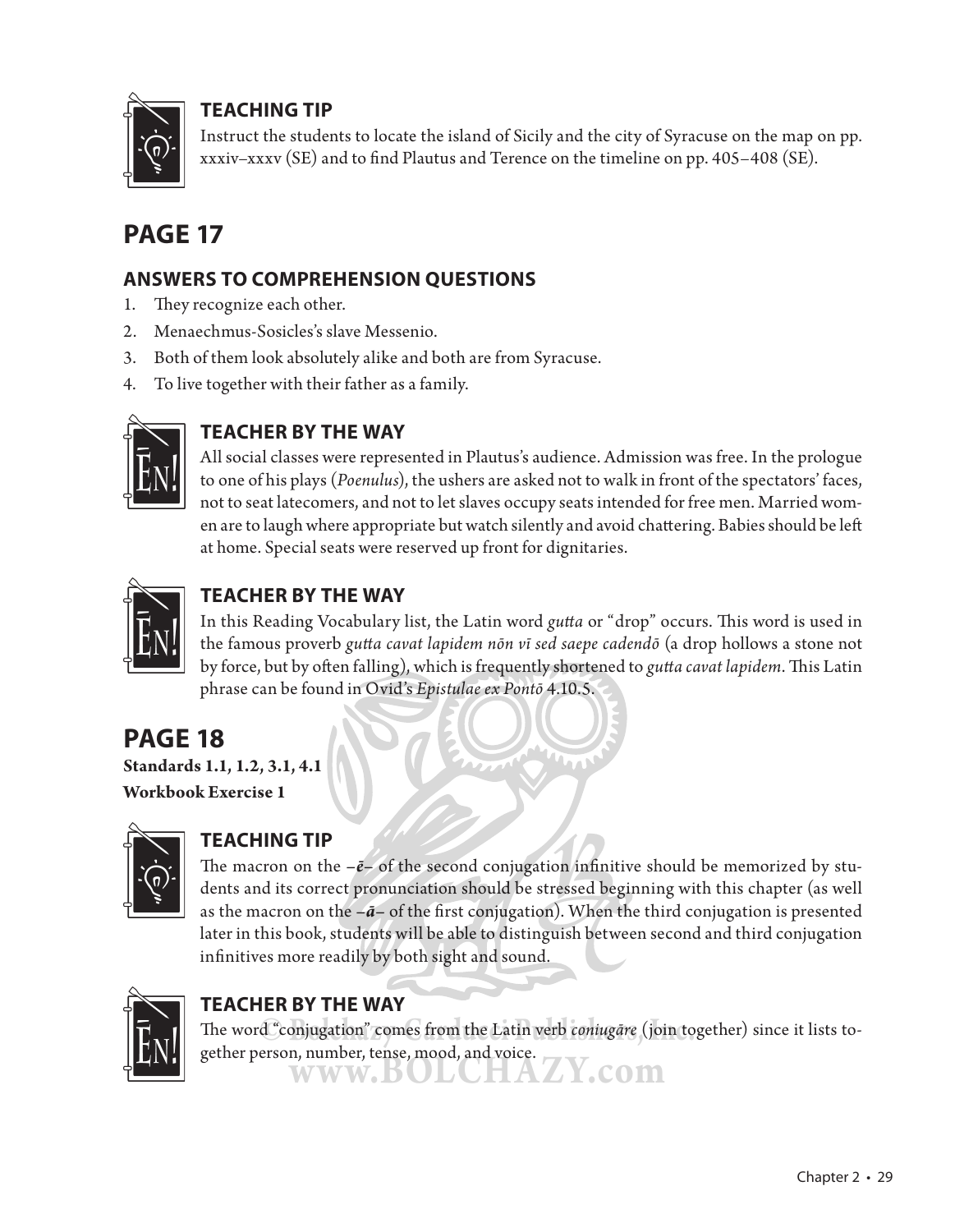### **EXERCISE 1 ANSWERS**

- 1. second
- 2. first
- 3. first
- 4. second
- 5. first
- 6. first



### **TEACHING TIP**

The teacher may choose to ask the students in Latin to what conjugation a given verb belongs. The teacher would say, "Cūius coniugātiōnis est?" Student responses would be

- *prīmae*
- *secundae*
- *tertiae*
- *quārtae*

# **PAGE 19**

**Standard 4.1 Workbook Exercise 2**

### **HOW TO USE THIS BOOK**

All the vocabulary entries will be given without abbreviations until the end of Level 1. In Level 2 and Level 3, the usual abbreviations will be used.



### **TEACHING TIP**

The verbs from Vocabulary to Learn of Chapter 1 are repeated here in order to provide their principal parts.

Students need to memorize the first two principal parts of verbs, starting with this chapter. At this point in their Latin studies, whether or not students will also be required to memorize the third and fourth principal parts is a decision the teacher should make.

Remind the students that they learned *amat*, *ambulat*, and *cūrat* in Chapter 1.

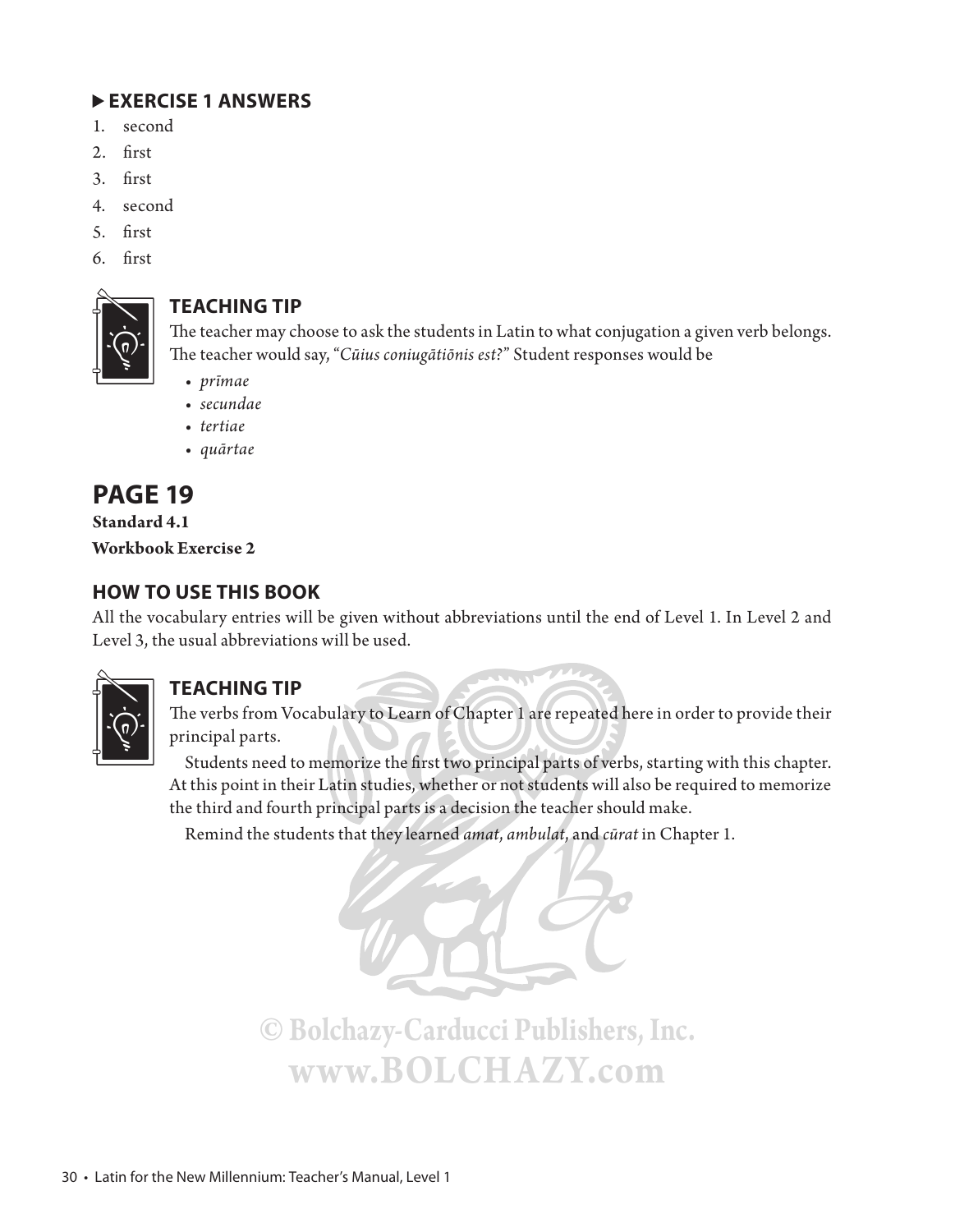### **EXERCISE 2 ANSWERS**

| 1. | narrative     | nārrō    |
|----|---------------|----------|
|    | 2. habitat    | habitō   |
| 3. | expectations  | exspectō |
|    | 4. fabulous   | fābula   |
| 5. | video         | videō    |
|    | 6. vocal      | vocō     |
|    | 7. debit      | dēbeō    |
|    | 8. patriotic  | patria   |
| 9. | preparations  | parō     |
|    | 10. tentacles | teneō    |
|    | 11. ambulance | ambulō   |



### **TEACHING TIP**

Although in Exercise 2 the students are directed to find only the derivatives based on the Vocabulary to Learn, they may be interested to learn that there are other derivatives in Exercise 2. The derivation of these words is provided for the teacher's convenience.

- 1. long from *longus* (long).
- 2. humanity from *hūmānitās* (humanity, human nature, kindness, courtesy, etc.).
- 3. results from *resultō* (to rebound, spring back). exceeded from *excēdō* (to go out, advance, overstep).
- 7. pay from *pācō* (to subdue by force, pacify; later in medieval Latin to satisfy or settle a debt; related to "peace"). credit – *crēdō* (to believe, trust).
- 9. festival from *festīvus* (jolly, delightful). moving from *moveō* (to move).
- 10. octopus from *octo* (eight); and from Greek *pous*, *podos* (foot; related to *pēs* foot in Latin). long – from *longus* (long)
- 11. siren Sīrēn (a mythological figure)

### **PAGE 20**

**Standards 1.1, 1.2, 3.1, 4.1 Workbook Exercise 3**

### **EXERCISE 3 ANSWERS**

- 1. second person singular
- 2. second person singular
- 3. third person singular
- 4. second person singular **© Bolchazy-Carducci Publishers, Inc.**
- 5. second person singular
- 6. fi rst person plural **www.BOLCHAZY.com**
- 7. third person plural
- 8. third person singular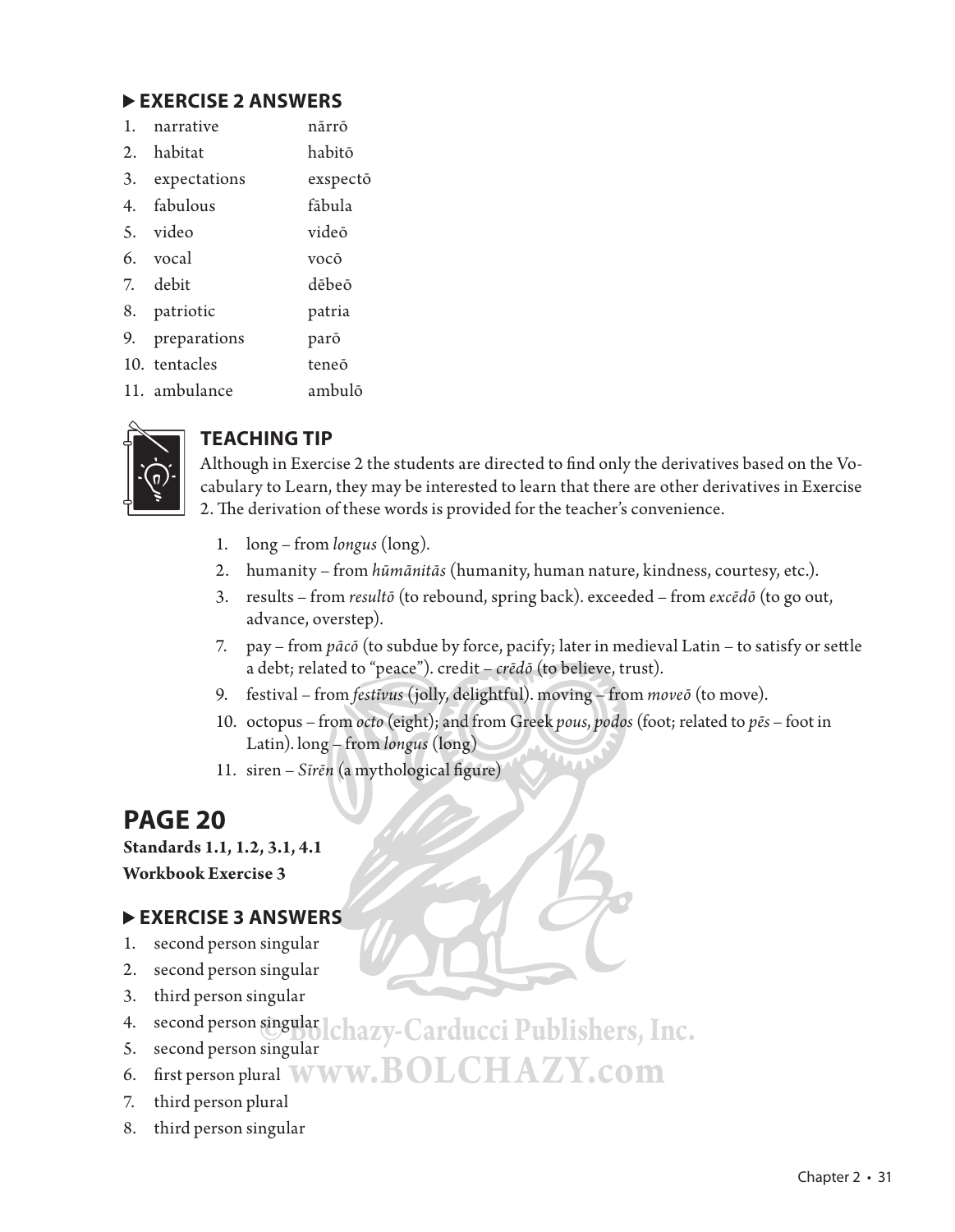

### **TEACHER BY THE WAY**

If students notice that the stem vowel  $-\bar{a}$  of the first conjugation is missing in the first person singular, explain that the original –*ā*– weakened (as in \**nārrāō*) and only the *–ō* remains. In the second conjugation, however, the stem vowel  $-\bar{e}$  does not weaken and does not disappear.



### **TEACHING TIP**

Encourage the students to create a rap, cheer, or song to help them remember the personal endings. Alternatively, use Bolchazy-Carducci's *Toga Beats.*



### **TEACHING TIP**

If the teacher wishes to ask a student in Latin what person a verb is, the question in Latin is "*Cūius est persōnae?*" Student responses would be

- *prīmae persōnae*
- *secundae persōnae*
- *tertiae persōnae*

If the teacher wants to ask what number the verb is, the question is "*Cūius est numerī?*" Student responses would be

- *numerī singulāris*
- *numerī plūrālis*

# **PAGE 21**

**Standards 1.1, 1.2, 4.1 Oral Exercise 1; Workbook Exercise 4**



### **TEACHING TIP**

The teacher may wish to explain briefly that each of the tenses has a set of endings peculiar to it.



### **TEACHING TIP**

Emphasize to students that the subject pronoun (such as "she" or "it") of the Latin ending is expressed in English only when there is no noun subject (such as "the sailor" or "the soldier") present. Students may feel that it is necessary to repeat the pronoun subject when translating a sentence with a noun subject. The teacher can show why this is not needed.



### **TEACHER BY THE WAY**

The first translation is the present simple tense that refers to a general action in the present. The second translation is emphatic in case the described action needs emphasizing. The third translation is the present progressive tense that is used for an action occurring at the moment of speaking. translation is the present progressive tense that is used for an action occurring at the moment **www.BOLCHAZY.com**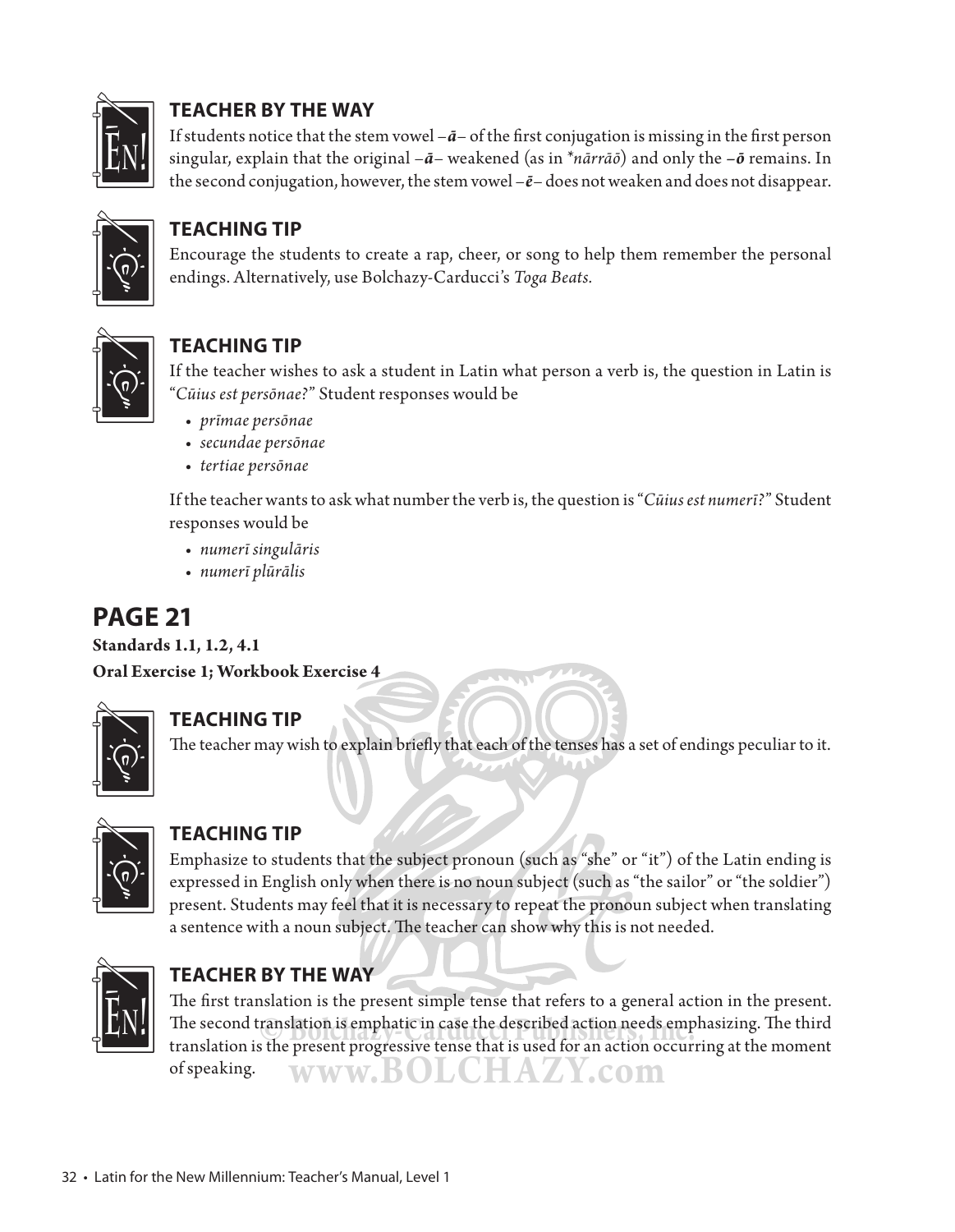### **EXERCISE 4 ANSWERS**

- 1. you call, do call, are calling
- 2. s/he sees, does see, is seeing
- 3. they wait for, do wait for, are waiting for
- 4. we take care, do take care, are taking care
- 5. you (plural) owe, do owe, are owing/you (plural) ought/you must/you should
- 6. I have, do have, am having

### **ORAL EXERCISE 1**

*Th is exercise may be used aft er the present tense of fi rst and second conjugation verbs has been presented.* Ask the students to conjugate orally the verbs *amō* and *videō*.

 amō, amās, amat, amāmus, amātis, amant videō, vidēs, videt, vidēmus, vidētis, vident

# **PAGE 22**

### **Standards 1.1, 1.2, 4.1 Oral Exercise 2; Workbook Exercise 5**

### **EXERCISE 5 ANSWERS**

- 1. you see, do see, are seeing vidētis 2. s/he/it owes/ought/must/should dēbent 3. s/he/it walks, does walk, is walking ambulant
- 4. I have, do have, am having habemus
- 5. you hold, do hold, are holding tenetis
- 6. I love, do love, am loving
- 7. s/he/it dwells, does dwell, is dwelling
- 

### **ORAL EXERCISE 2**

*Th is exercise may be used aft er Exercise 6.*

The teacher, holding a piece of chalk, says, "*Crētam teneō*," and asks a student "What am I doing? Answer in Latin!" The teacher may wish, after explaining its meaning, to substitute the phrase "*Respondē Latīnē*" for "Answer in Latin!"

The student should answer, "Crētam tenēs."

The teacher then gives the piece of chalk to a student and asks another student: "What is William (or the appropriate name) doing? Answer in Latin!"

The student should answer, "Crētam tenet."

Then the teacher takes a piece of chalk, gives pieces of chalk to several students, and asks a student from that group: "What are we doing? Answer in Latin!"

The student should answer, "*Crētam tenēmus.*"

Then the teacher asks the same question "What are we doing? Answer in Latin!" to a student who has Then the teacher takes a piece of chalk, gives pieces of chalk to several stude<br>from that group: "What are we doing? Answer in Latin!"<br>Then the teacher asks the same question "What are we doing? Answer in Latin<br>no piece of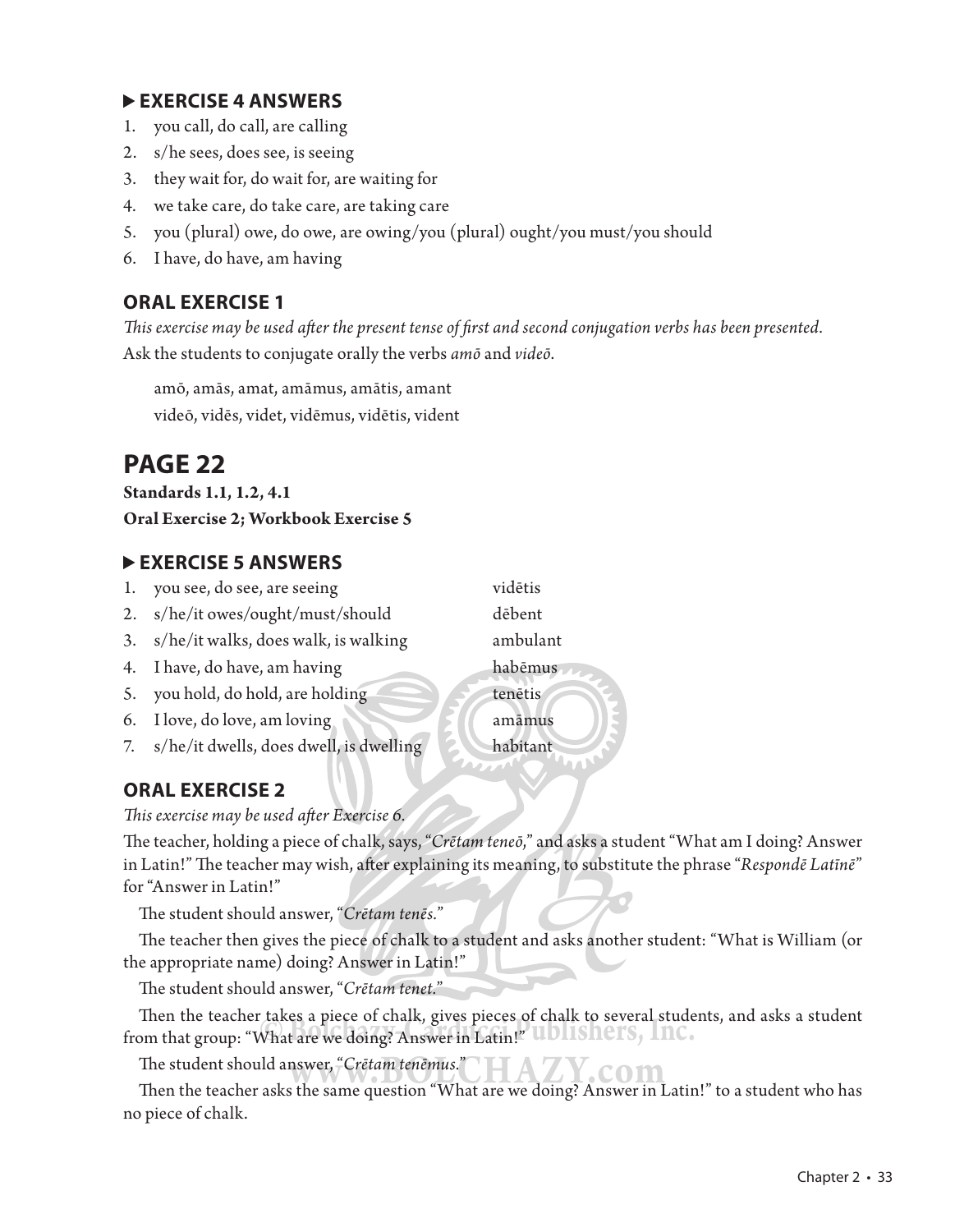The student should answer, "Crētam tenētis."

Then the teacher puts away her/his piece of chalk and asks a student without a piece of chalk in his hand about the group that is holding pieces of chalk: "What are they doing? Answer in Latin."

The student should answer, "Crētam tenent."

The same exercise can be done with a bottle of water held by the teacher/student(s) and the phrase *Aquam habeō.* 

### **EXERCISE 6 ANSWERS**

|    | 1. we live/do live/are living           | habitō |
|----|-----------------------------------------|--------|
| 2. | we love/do love/are loving              | amō    |
| 3. | they hold/do hold/are holding           | tenet  |
| 4. | they tell/do tell/are telling           | nārrat |
|    | 5. you (plural) have/do have/are having | habēs  |
|    | 6. we see/do see/are seeing             | videō  |

7. you (plural) wait for/do wait for/are waiting for exspectās



### **TEACHER BY THE WAY**

Finite verbs have a specific personal ending attached to the stem. On the other hand, infinitives are infinite because the ending -re does not specify a person.

# **PAGE 23**

**Standards 1.1, 4.1 Oral Exercise 3**

### **EXERCISE 7 ANSWERS**

- 1. to walk first
- 2. to have second
- 3. to tell first
- 4. to wait for first
- 5. to owe, ought second
- 
- 6. to see second

### **ORAL EXERCISE 3**

*This exercise may be used after Exercise 7.* 

The teacher says "Debeo exspectare" and then asks individual students: "What should you do (ought you to do)? Answer in Latin!"

Appropriate answers would be:

*Dēbeō patriam amāre*; *puellam cūrāre*; *puellam vocāre*; *fābulam nārrāre*; *fōrmam cūrāre*; *poētam vidēre.* **© Bolchazy-Carducci Publishers, Inc.**

Devev parriam amare; paenam carare; paenam vocare; javaiam narrare; jormam carare; poetam viaere.<br>Then the teacher may wish to divide the class into groups, and the groups should devise an answer to the question "What should you do? Answer in Latin!"

The answer will start with *Dēbēmus* ...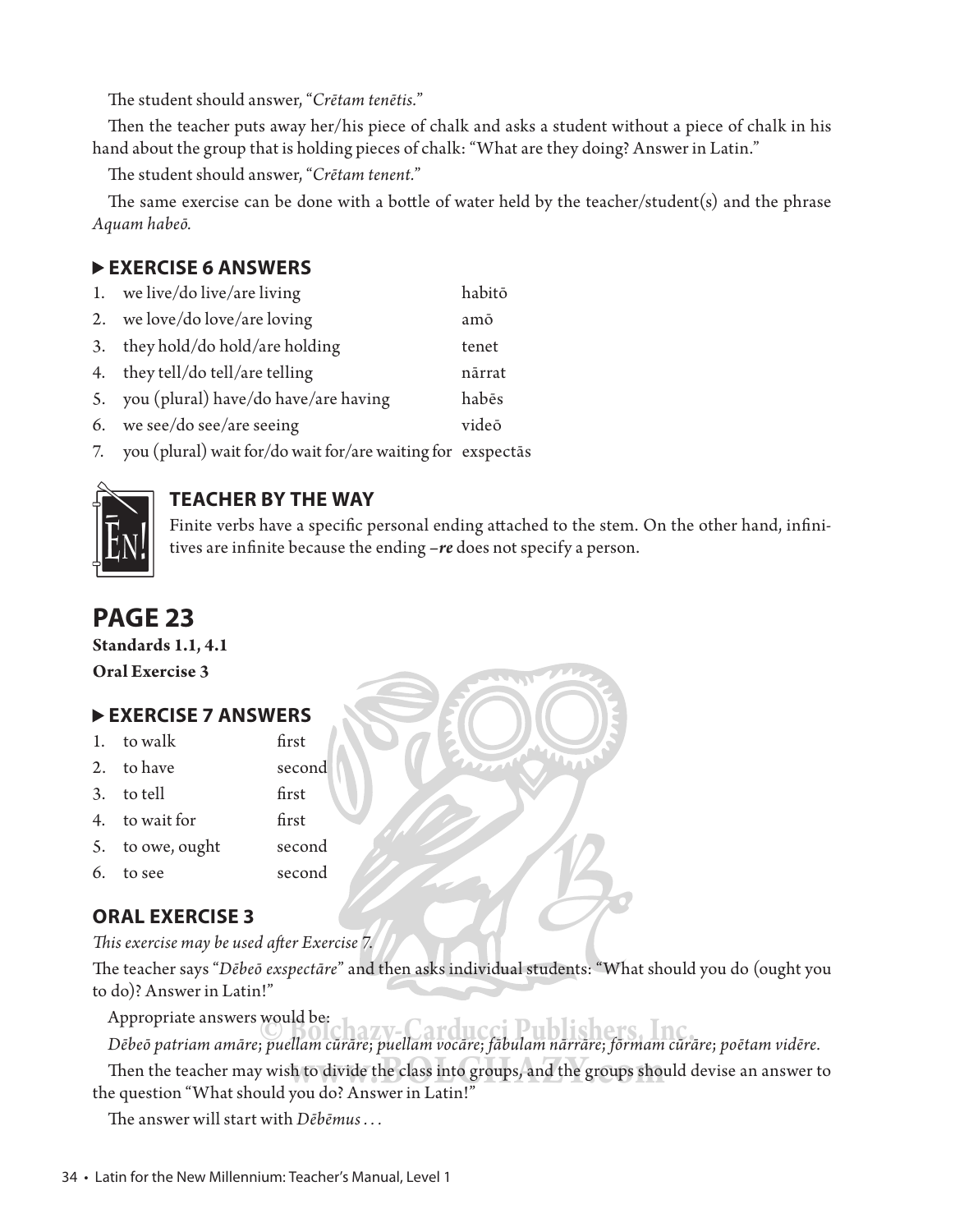# **PAGE 24**

**Standards 1.1, 1.2, 4.1 Workbook Exercises 6, 7**

### **EXERCISE 8 ANSWERS**

- 1. vident
- 2. nārrās
- 3. dēbēmus
- 4. dēbētis
- 5. habeō



### **TEACHING TIP**

The teacher may choose to open a discussion on the differences between ancient Greek and Roman theatres. The Theatre of Ephesus, shown on this page, was built into a hillside in the Greek manner. Ask students to compare this theatre with the ones shown on p. 25 (SE) and p. 32 (SE), both of which were built as freestanding structures in the Roman style. The teacher may also wish to encourage students to locate Ephesus on a map. For a fuller discussion of theatres, see p. 70.



### **TEACHING TIP**

Additional reproducible worksheets, morphology charts, and their associated answer keys, related to this material, are available for download at www.lnm.bolchazy.com.

• **Verb Conjugations** 

# **PAGE 25**

**Standards 1.1, 1.2, 4.1 Workbook Content Questions**



### **TEACHER BY THE WAY**

The panel seen in the picture is called the *frons scenae*, "front of stage." Note that the center figure in the panel appears to be Mercury with the caduceus.



### **TEACHER BY THE WAY**

Early plays were presented in the forum on a temporary wooden stage backed by a scene building, called both *scena* and *prōscaenium*, with three folding wooden doors behind which the actors could gather and dress. The doors represented entrances to houses located on an open street. Entrances on either side of the stage were used to signal an actor's offstage movements to the harbor or forum. Textual evidence suggests that a roof may have been positioned above at least one stage door. Wall paintings also provide evidence of staging props. Even after Pompey built the first permanent theatre (55  $_{\rm BCE}$ ), makeshift stages were used far into imperial times on entire state of the stage were used to signal a<br>ments to the harbor or forum. Textual evidence suggests that a roof ma<br>above at least one stage door. Wall paintings also provide evidence of s<br>Pompey built the t one stage door. Wall paintings also provide evidence<br>It the first permanent theatre (55 BCE), makeshift sta<sub>j</sub>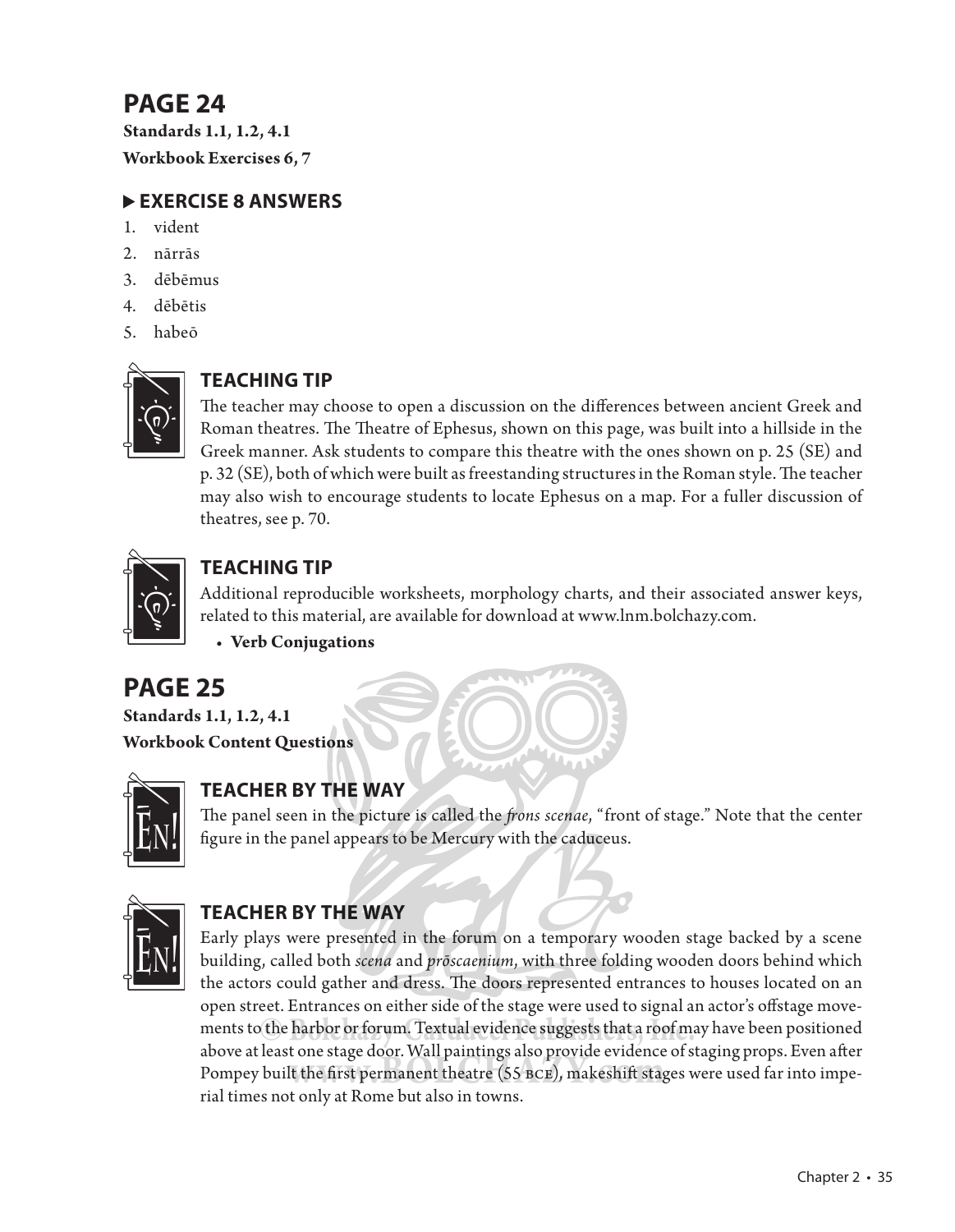### **EXERCISE 9 ANSWERS**

- 1. Dēbēmus exspectāre.
- 2. Dēbētis fābulam nārrāre.
- 3. Nunc patriam vident.
- 4. Fīliam cūrō.

### **EXERCISE 10 ANSWERS**

- 1. vērum
- 2. falsum
- 3. vērum
- 4. falsum

# **PAGE 26**

**Standards 1.2, 4.1, 4.2, 5.1**



### **TEACHER BY THE WAY**

The expression *Quid nōmen tibi est?* is used chiefly in Plautus, and even by him not consistently.



### **TEACHING TIP**

This may be a good time to assign Latin names to students or to allow them to choose Latin names.



### **TEACHER BY THE WAY**

More information on methods of naming in the Roman world is presented on pp. 106–107 (SE), including the fact that girls took the feminine form of their father's name. In order to prevent confusion, if there were several girls in one family, the girls might be called Prīma or Secunda or Tertia or Minor or Maior.

More choices for boys' names are provided for the teacher's convenience:

- $D = Decimus$  N. = Numerius S. or Sp. = Spurius
- $\bullet$  Ti. = Tiberius

An adopted son took his adoptive father's name but his original name could be used as an adjectival cognomen. For example, Augustus's name was Gāius Iūlius Caesar Octāviānus (Octavian). The honorary title of Augustus decreed to Octavian by the Senate became the cognomen for all of his successors. The *tria nōmina* designation was a prerogative of Roman citizens.

# **www.BOLCHAZY.com**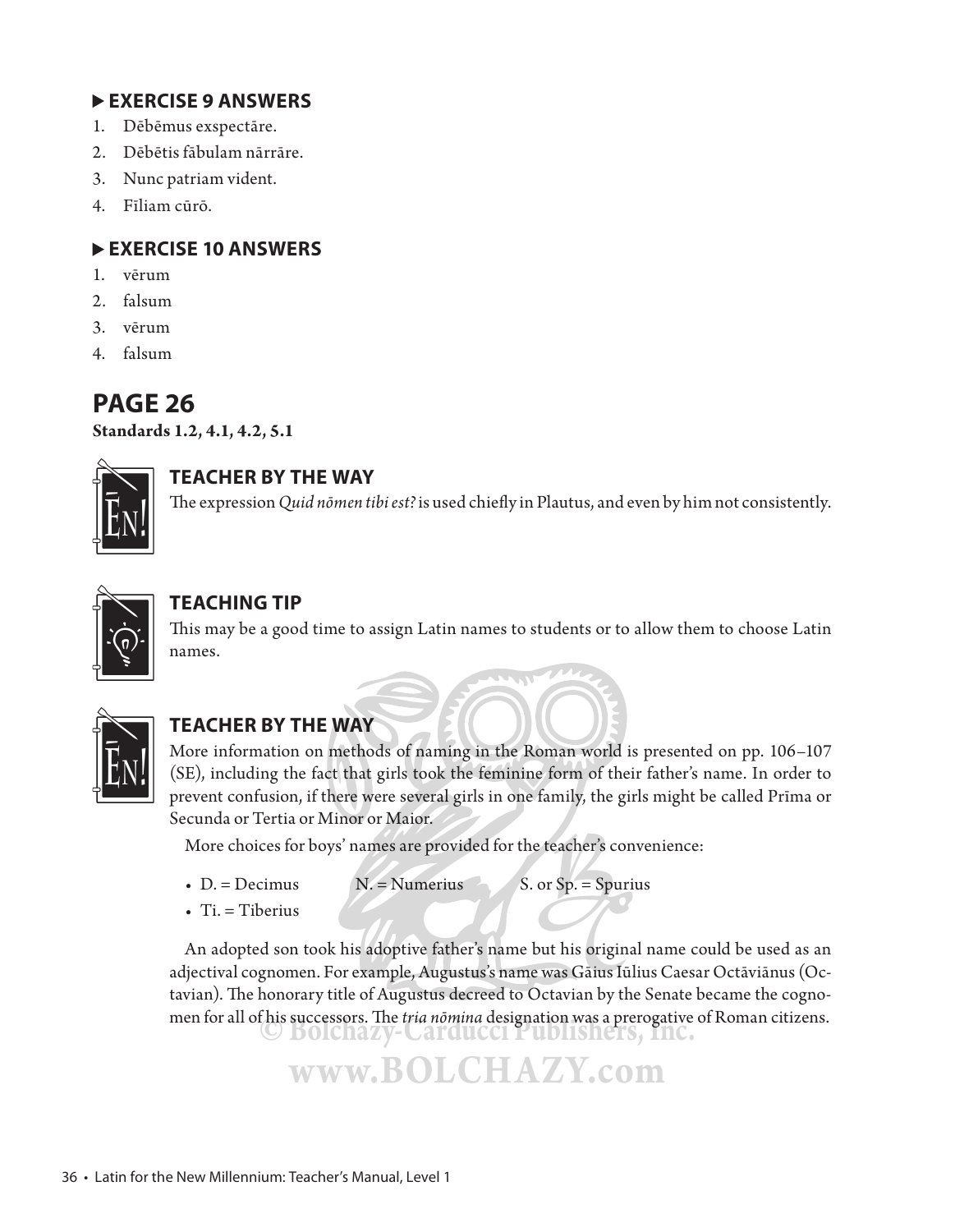

### **TEACHING TIP**

Encourage students to draw their own family tree or a fictional family tree, if this seems preferable, and to label each person in the real or fictional family with a Latin name.

# **PAGE 27**

**Standards 1.2, 4.1 Oral Exercises 4, 5, 6, and Dictation**

### **TRANSLATION OF THE LATIN CONVERSATION**

*Mark is a new student.*

**Mary:** Hello (everybody)! How are you? **Helen and Christy:** We are well. **Mark:** Hello (everybody)! **Mary:** Hello! What is your name? **Mark:** My name is Mark. What is your name? **Mary:** My name is Mary. Where are you from? **Mark:** I come from California. Where are you from? **Mary:** I am American. **Mark:** I also am American. But where do you come from? **Mary:** I come from Washington, DC. **Helen:** And I come from Washington, DC. **Christy:** And I come from Washington, DC. **Mark:** Certainly. Our school is in Washington, DC.

### **ORAL EXERCISE 4**

This exercise may be used after the Latin dialogue has been presented.

Divide the students into pairs in which one will ask what his/her partner's name is in Latin, and the other will answer, and vice versa. Repeat the same with a question about each student's origin.

### **ORAL EXERCISE 5**

This exercise may be used anytime after the students have learned the present tense or as a review exercise at the *end of Chapter 2.*

Ask the students to change the following forms into plural, if they are in singular, and into the singular, if they are in plural. When the teacher says the first form, the student should repeat it and then orally supply the changed form.

| Teacher: parās   | Student: parātis | Teacher: dēbēs       | Student: dēbētis         |
|------------------|------------------|----------------------|--------------------------|
| Teacher: vocātis | Student: vocās   | Teacher: habitant    | Student: habitat         |
| Teacher: vident  | Student: videt   | Teacher: ambulat     | <b>Student:</b> ambulant |
| Teacher: vidēmus | Student: video   | Teacher: exspectātis | Student: exspectās       |
| Teacher: amō     | Student: amāmus  | Teacher: tenēmus     | Student: teneō           |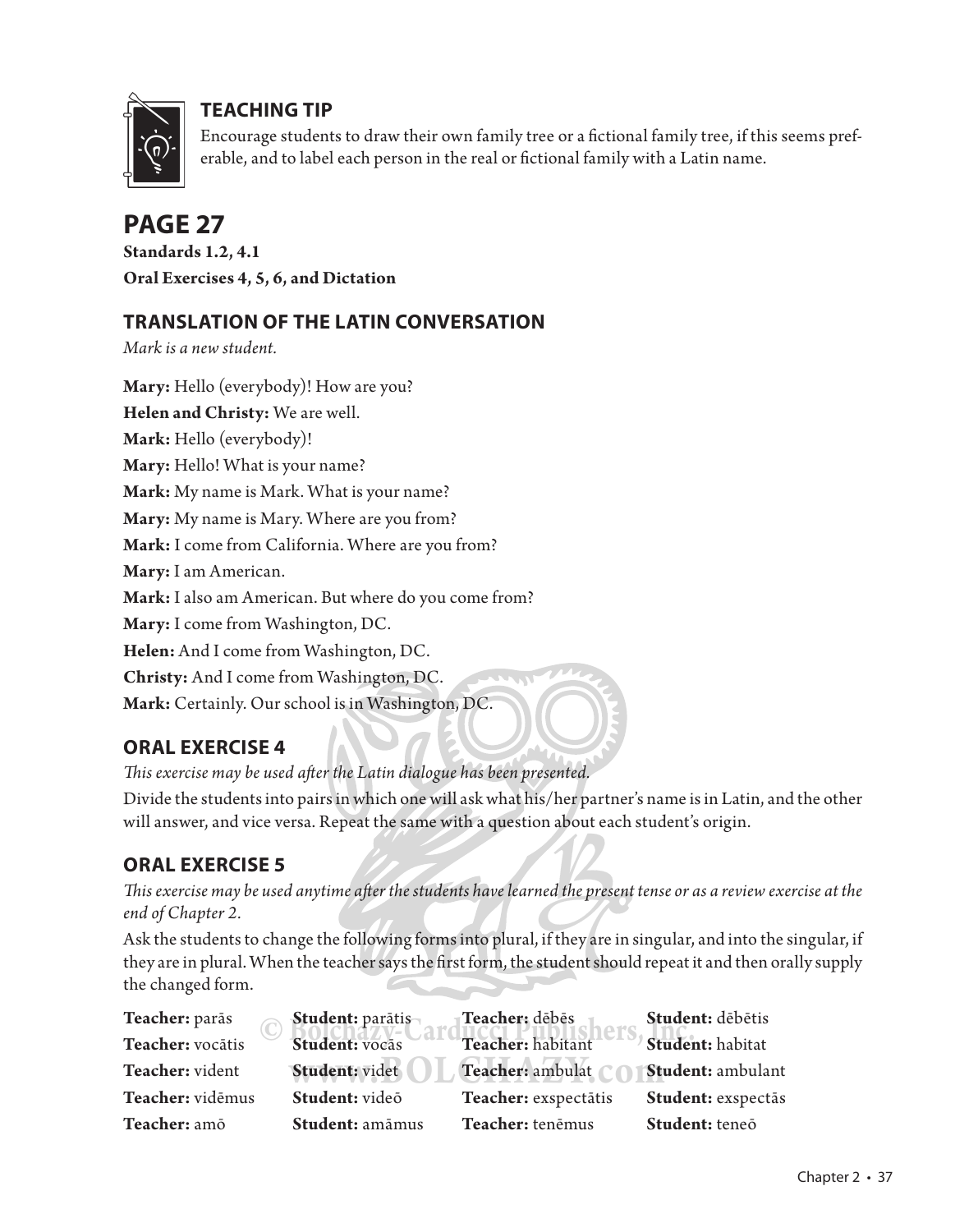### **ORAL EXERCISE 6 AND DICTATION**

*This combined exercise may be used to conclude the chapter or at any time after the students have learned the present tense of the fi rst and second conjugations.*

Dictate the following sentences to the students. After they write down each sentence, ask a student to read the dictated Latin sentence and then to repeat it orally, changing the subject and the verb into the plural.

- 1. **Teacher:** Puella patriam amat. **Student:** Puellae patriam amant.
- 2. **Teacher:** Nauta terram videt. **Student:** Nautae terram vident.
- 3. **Teacher:** Agricola exspectāre dēbet. **Student:** Agricolae exspectāre dēbent.

4. **Teacher:** Poēta fābulam nārrat. **Student:** Poētae fābulam nārrant.

# **PAGE 28**

**Standard 4.1**

#### **DERIVATIVES**

*fābula* – (*for* = to speak)

The word "fable" appeared in English around 1300, derived from the Latin through the Old French *fable* (story; fiction, falsehood). The sense of "animal story" came into English during the early fourteenth century, based on Aesop. In modern folklore the word refers to "a short, comic tale making a moral point about human nature, usually through animal characters behaving in human ways" (*Oxford Dictionary of English Folklore*, qtd. in OED). Most sources trace this type of story to Greece (cf. Aesop) or India.

The suffix "-ous" of "fabulous" means "full of" from the Latin *-ōsus* (cf. glorious, victorious, mischievous, etc.); hence the word describes something almost incredible, unusual, or superb. A fabulous dinner was served at the banquet.

*fōrma* – The Babylonians wrote in wedge-shaped letters called cuneiform.

The word "deformity" consists of the Latin preposition  $d\bar{\epsilon}$  (down from) and *fōrma*; hence it describes something detracting from its normal shape. The soldier's deformity was caused by a bullet wound to his arm.

The word "formula" came into use by mathematicians in 1796, by chemists around 1846. It is a diminutive of *fōrma* (small form) and is derived directly from the Latin *formula*, spelling unchanged, which meant "form, draft, contract, rule, method."

 A platform is a "fl at form" and is derived through the Old French *plat* (cf. plateau) and the Latin *fōrma*. The French word *plat* itself is a derivative of the Greek πλατύς (level, flat). By the 1540s "platform" meant a plan of action, a scheme, a design. The literal sense of "level raised surface" dates to the 1550s. Its political sense is found first in 1803, probably from the physical platform on which the candidates stood to make their speeches.

The Latin verb *reformāre* (to form again, change) is the base for "reform, reformatory," and "reformation."

A reformatory is a penal institution designed to "change" young offenders back into useful citizens. The <u>Reformation</u>, begun in 1517 by Martin Luther, was a religious movement meant to "change" the perceived abuses in the Catholic Church. perceived abuses in the Catholic Church.<br>Band members all look alike because they wear <u>uniforms</u> (*unus* = one, and *fōrma*). Something vermiform in shape is long and slender, resembling a worm (*vermis* = worm, and *fōrma*).<br>
Something <u>vermiform</u> in shape is long and slender, resembling a worm (*vermis* = worm, and *fōrma*).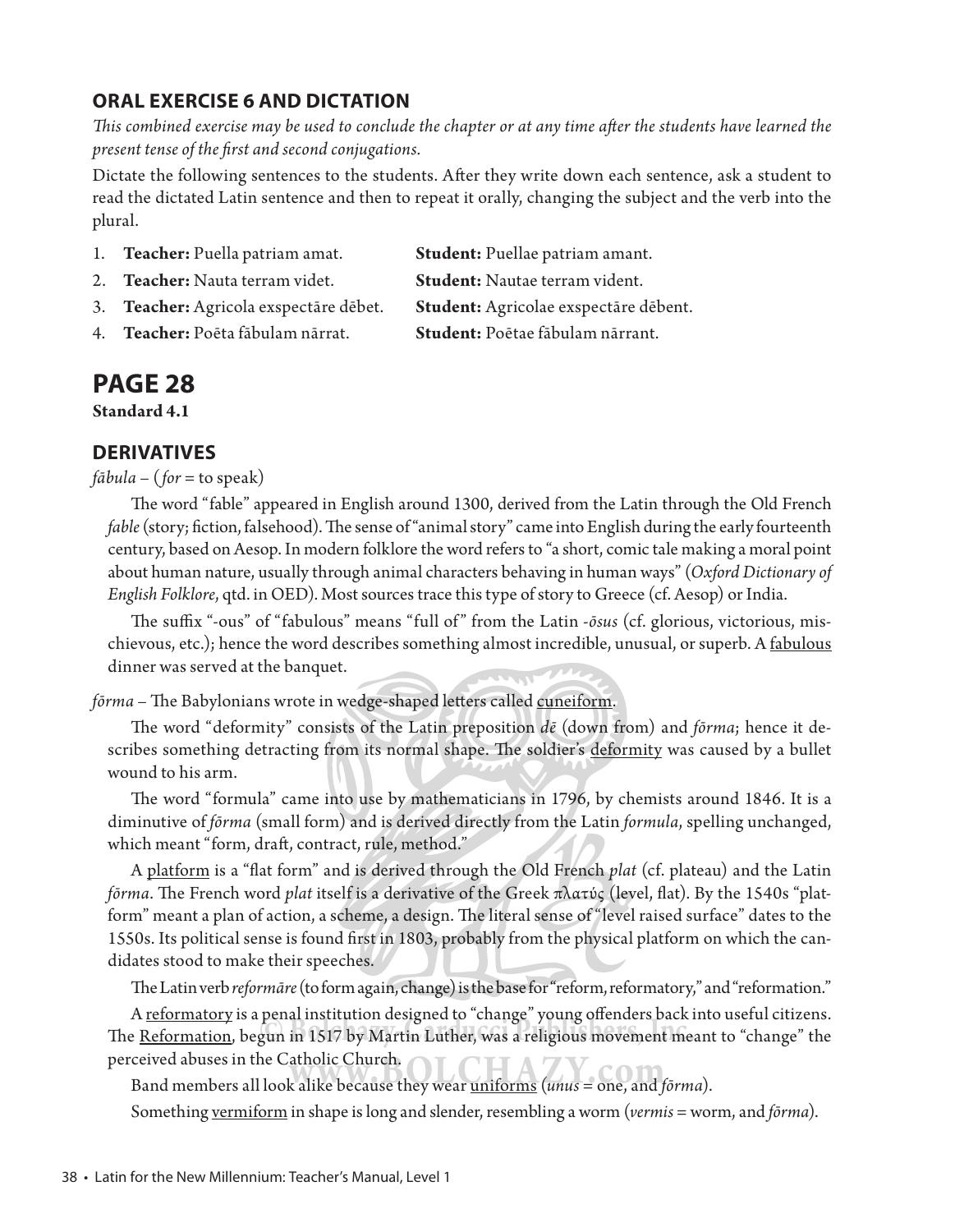An "informal" gathering is casual, one that does not require formal attire (*in* = not, and *fōrma*).

"To inform" means "to shape the mind," literally "into shape." The word "informer" originally (late fourteenth century) meant "instructor, teacher," but by 1500 it had combined with the Old French *enformeor* (one who gives information against another) and referred specifically to lawbreaking.

*patria* – (*pater* = father)

The land of one's birth is often called "the fatherland"; hence "patriot, patriotic," and "patriotism" refer to the loyalty one has to one's own country.

- For *ambulō*, amō, and *cūrō*, see 1.1. The words are given there in the third person. (Note: References such as 1.1 refer to *LNM* Level 1, Chapter 1.)
- *dēbeō* A "debt" is something owed. A soldier does his duty because it is owed to his superior officer. A debit on Sarah's charge card indicated she owed \$58.43.

The word "due" came into English in the fourteenth century meaning "customary" or "regular" and then "owing, payable" through the Old French *dei* (past participle of *devoir* from the Latin *dēbēre*).

The word "duly" is from "due" with the "-ly" suffix added (having the qualities of). The thieves were caught and <u>duly</u> punished (i.e., they received the punishment owed to them).

The word "endeavor" literally means "into duty" ( $en = in$ , into, and  $d\bar{e}be\bar{o}$ ) from the Old French phrase *mettre en deveir* (put in duty; make it one's duty). By the late fifteenth century it had acquired the meaning of "utmost effort."

*exspectō* – The meaning and spelling of the derivatives are clear. Do caution the students that the *s* has dropped in the English since it duplicates the sound of *x* and was therefore unnecessary.

*habeō* – One's ability depends on the talents and skills one has.

The word "inhibit" is derived directly from the Latin *inhibeō* (*in* = in, and *habeō*) and literally means "to hold in, keep back"; hence "to restrain, hinder." People often lower their inhibitions when they drink too much and act in ways they never would if they were sober.

The word "rehabilitate" consists of  $re =$  again and *hābilis* (manageable; *habeō* = to have, keep [in a certain condition, manage]). The guilty teenager was rehabilitated by doing community service.

*habitō* – (intensive or iterative form of *habeō* which indicates a forcible or repeated action) The word "habit" may refer to the garb often worn by a nun or to a customary practice or use, a behavior pattern. An inhabitant is a permanent resident.

 A habitat is a place that is natural for the life and growth of plant or animal, or human (as in Habitat for Humanity).

- nārrō The means and derivation of the English words are clear.
- *parō* The words "imperium, imperious, imperial" all derive from the Latin verb *imperō* (to command), which itself is a combination of *in* (into) and *parō*; hence "to arrange into" and then "to command."

The words "empire" and "emperor" come through the Old French *empire* (from the Latin *imperium*). The interchange of *e* and *i* can still be seen in such pairs as "enquire/inquire" and "insure/ensure."

Note the "-ous" ending of "imperious," meaning "full of."

The word "separate" literally means "to get ready apart" and appeared in English around 1600; the noun "separates" end i can still be seen in such pairs as "enquire/inquire" and "insure Note the "-ous" ending of "imperious," meaning "full of."<br>The word "separate" literally means "to get ready apart" and appeared in Eng ding of "imperious," meaning "full of."<br>e" literally means "to get ready apart" and appeared i